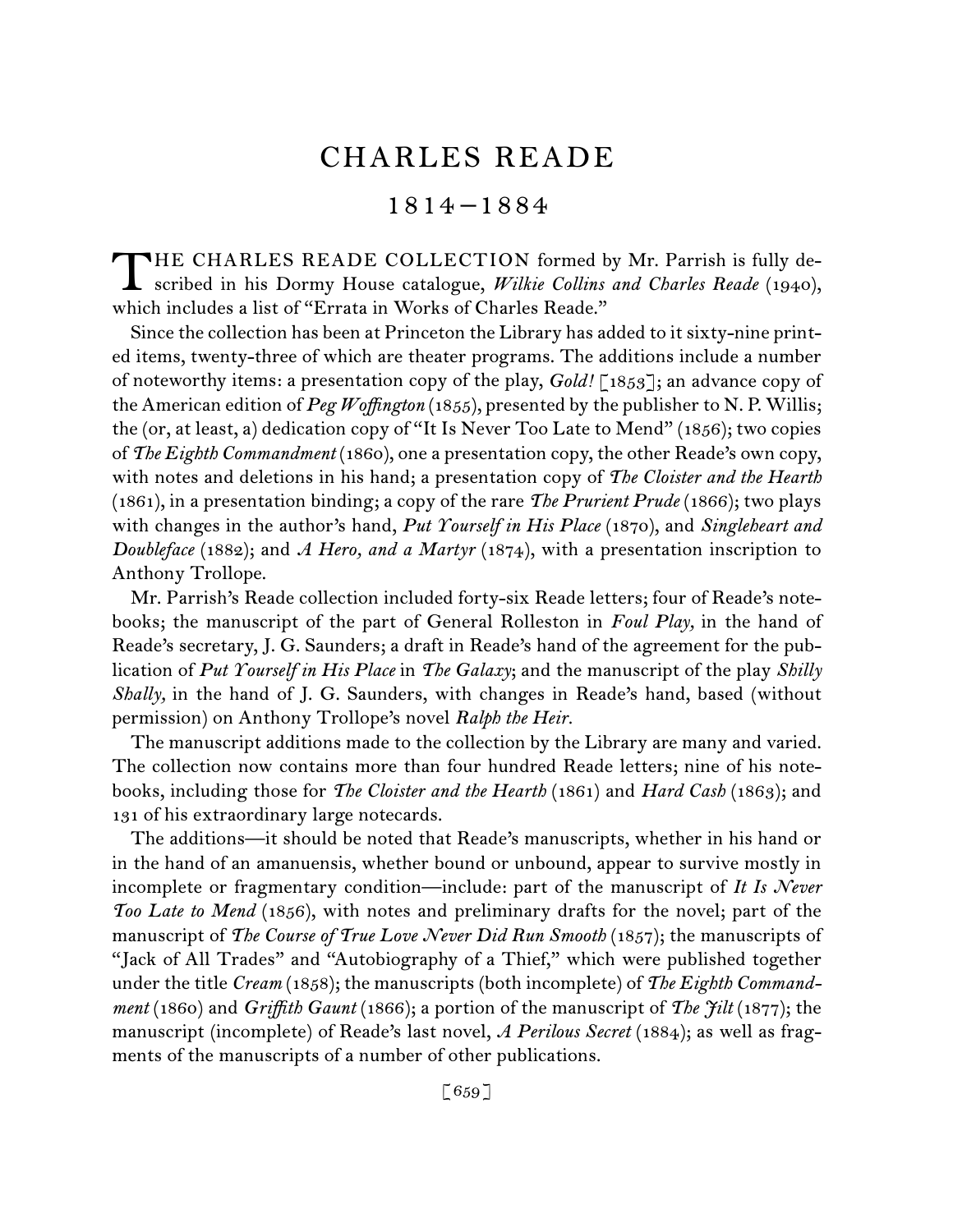## 660 C. Reade

Also among the additions are manuscripts of nine of Reade's plays: the manuscript (incomplete) of *Gold* (1853); the manuscript of *Masks and Faces* (1854), in the hand of J. G. Saunders, the manuscript in Reade's hand of a new scene for Act i in "French's edition" of the play, and a transcription of the latter by an amanuensis, corrected by Reade; the manuscript in French of Act i of *Le Faubourg Saint-Germain* (1859); the manuscript of most of the text of the second and fourth acts of *It's Never Too Late to Mend* (1865), with the manuscript of a "Scene added to the last act of 'It's never too late to mend' for Miss Ellen Terry by her friend The Author"; the manuscript of all but the first two pages of Act i of *Dora* (1867); the manuscript of *Kate Peyton* (1872), an adaptation of the novel *Griffith Gaunt*; a rough draft in Reade's hand of *Shilly Shally*; the manuscript of parts of *The Countess and the Dancer* (1883); and the manuscript of the fourth and fifth acts of *Foul Play* (1883).

Other additions include: agreements, letters, etc. relating to several of Reade's plays; correspondence, legal documents, and other material concerning lawsuits initiated by Reade; real estate papers; a bank pass book for the years 1871–1875; and papers written after Reade's death about real estate, mortgages, insurance, etc., many in the hand of Reade's son, Charles Liston Reade.

An unsigned portrait in oil of Charles Reade, bequeathed by him to Harper & Brothers, came to the Library in 1959 as the gift of the publishers.

| 1. Androgynism; or, Woman Playing at Man. From<br>the Unpublished MSS. of the late Charles<br>Reade.                                                                                                                                                                                                                                                         | straight-grain morocco, front cover blocked in<br>gold.                                                                                                                                                                                                                                                                                                                                                                                                                                                                                   |
|--------------------------------------------------------------------------------------------------------------------------------------------------------------------------------------------------------------------------------------------------------------------------------------------------------------------------------------------------------------|-------------------------------------------------------------------------------------------------------------------------------------------------------------------------------------------------------------------------------------------------------------------------------------------------------------------------------------------------------------------------------------------------------------------------------------------------------------------------------------------------------------------------------------------|
| In The English Review, Vol. 9, Nos. 1–2, Aug.–<br>Sept. 1911. London: F. Chalmers Dixon, The<br>English Review.<br>Pages 10-29, 191-212. 24.5 cm.<br>Moderate greenish blue wrappers.                                                                                                                                                                        | 4. — — … New York: Harper & Brothers,<br>1889.<br>$\lbrack 3 \rbrack$ , 106 p. 18.5 cm.<br>Very dark yellowish green sand cloth, author's<br>signature blocked in gold on front cover, in<br>blind on back cover.<br>Adverts., $\lbrack 2 \rbrack$ p. at back.<br>5. Children Should be Either-Handed. [London],<br>1878.<br>Broadside. 25 by 32 cm.<br>Type-signed: Charles Reade. 19, Albert Gate,<br>Knightsbridge, April 2nd, 1878.<br>Inscription at foot in Reade's hand: Probably<br>the letters preceded this date a month or two |
| 2. Angelo; A Tragedy. In Four Acts. Adapted to<br>the English Stage, by the Author of "The La-<br>dies' Battle" London: Hailes Lacy [1851].<br>24 p. 18.5 cm.<br>An adaptation of Angelo by Victor Hugo.<br>"First Performed at the Royal Olympic The-<br>atre, on Monday, August 11th, 1851."<br>Moderate yellowish green plain wrappers (not<br>original). |                                                                                                                                                                                                                                                                                                                                                                                                                                                                                                                                           |
| 3. Bible Characters London: Chatto & Win-<br>dus, 1888.<br>$\lceil 5 \rceil$ , 106 p. 16.5 cm.<br>Very dark red flexible simulated diagonal                                                                                                                                                                                                                  | CR.<br>Published as Letter vi in The Coming Man<br>(1878).<br>Unbound.                                                                                                                                                                                                                                                                                                                                                                                                                                                                    |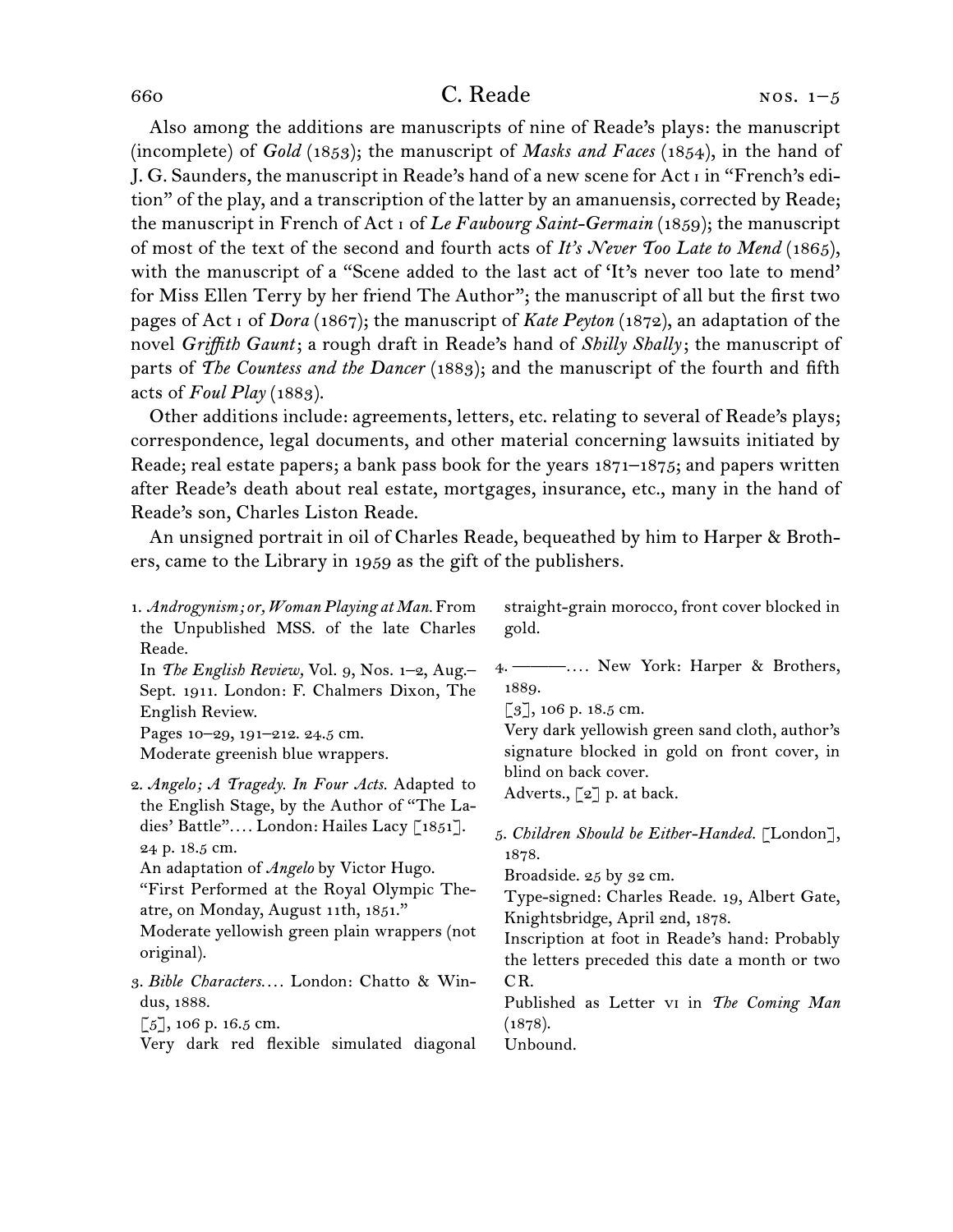# C. Reade 661

| 6. Christie Johnstone. A Novel London: Ri-<br>chard Bentley, 1853.<br>$\lbrack 3 \rbrack, 334, \lbrack 2 \rbrack$ p. 20.5 cm.<br>Light grayish yellowish brown boards. Gray-<br>ish olive green horizontal rib cloth spine. Paper            | pastedown endpapers and both sides of free<br>endpapers.<br>Adverts., 2 p. at front. Adverts., [2] p., and "A<br>List of Books," June 1891, 32 p., at back.                                                                                                                                                           |
|----------------------------------------------------------------------------------------------------------------------------------------------------------------------------------------------------------------------------------------------|-----------------------------------------------------------------------------------------------------------------------------------------------------------------------------------------------------------------------------------------------------------------------------------------------------------------------|
| label on spine.                                                                                                                                                                                                                              | 14. The Cloister and the Hearth. A Tale of the Mid-<br>dle Ages London: Trübner & Co., 1861.                                                                                                                                                                                                                          |
| 7. Сору 2.<br>Deep reddish brown diagonal wave cloth, cov-<br>ers and spine blocked in blind.                                                                                                                                                | 4 vols. 19 cm.<br>Dark olive green diagonal cord cloth.<br>"Tinsley Brothers' List of New Works," 4 p. at                                                                                                                                                                                                             |
| 8. Сору 3.<br>Deep reddish brown diagonal wave cloth, differ-<br>ent blocking in blind on covers, same blocking<br>in blind on spine.<br>9. - Third Edition. London: Richard<br>Bentley, 1854.                                               | back of each vol.<br>15. COPY 2.<br>18.5 cm.<br>Moderate violet horizontal cord cloth. A.e.g.<br>No adverts.<br>Inscribed by Reade on t.p. of Vol. 1: Dr [Sam-<br>uel] Dickson with the author's kind regards.                                                                                                        |
| $[3]$ , 334, $[2]$ p. 20 cm.<br>Deep reddish brown diagonal wave cloth, cov-<br>ers and spine blocked in blind as Copy 3 of<br>1853 edition.<br>10. --------- Boston: Ticknor and Fields,                                                    | 16. - Second Edition. London: Trüb-<br>ner & Co., 1861.<br>4 vols. 19 cm.<br>Dark olive green diagonal cord cloth.<br>Adverts., [1] p. at front of Vols. I and III.                                                                                                                                                   |
| 1855.<br>309, [1] p. 18.5 cm.<br>Dark grayish red vertical rib cloth, covers<br>blocked in blind, spine blocked in gold.<br>"New Books and New Editions," July 1856, 11,                                                                     | 17. ------------ Third Edition. London: Trübner<br>& Co., 1861.<br>4 vols. 19 cm.<br>Dark olive green diagonal cord cloth.                                                                                                                                                                                            |
| $\lceil 1 \rceil$ p. bound in after free back endpaper.<br>11. Сору 2.<br>Moderate olive green vertical rib cloth, blocked<br>as Copy 1 but with different ornamental bor-<br>ders on covers.<br>No adverts.<br>Bookplate of John F. Gilpin. | 18. The Cloister and the Hearth; or, Maid, Wife,<br>and Widow. A Matter-of-Fact Romance New<br>York: Rudd & Carleton; London: Trübner &<br>Co., 1861.<br>256 p. 24 cm.<br>Dark yellowish green horizontal wave cloth,<br>covers blocked in blind, spine blocked in gold.<br>Adverts., p. $\left[1-2\right]$ at front. |
| 12. Copy 3.<br>A variety of horizontal wave cloth, vivid pur-<br>plish blue, blocked as Copy 2.<br>No adverts.                                                                                                                               | 19. COPY 2.<br>Dark grayish purple vertical wave cloth, same<br>blocking in blind and gold.<br>Adverts. as above.                                                                                                                                                                                                     |
| 13. — —  A New Edition. London: Chatto<br>and Windus, 1889.<br>261, [1] p. 17.5 cm.<br>Light yellow glazed illustrated boards, printed<br>in color. Advert. on back cover. Adverts. on                                                       | 20. COPY 3.<br>Deep brown (faded from purple) vertical wave<br>cloth, same blocking in blind and gold.<br>Adverts. as above.<br>Bookplate of Carroll Atwood Wilson.                                                                                                                                                   |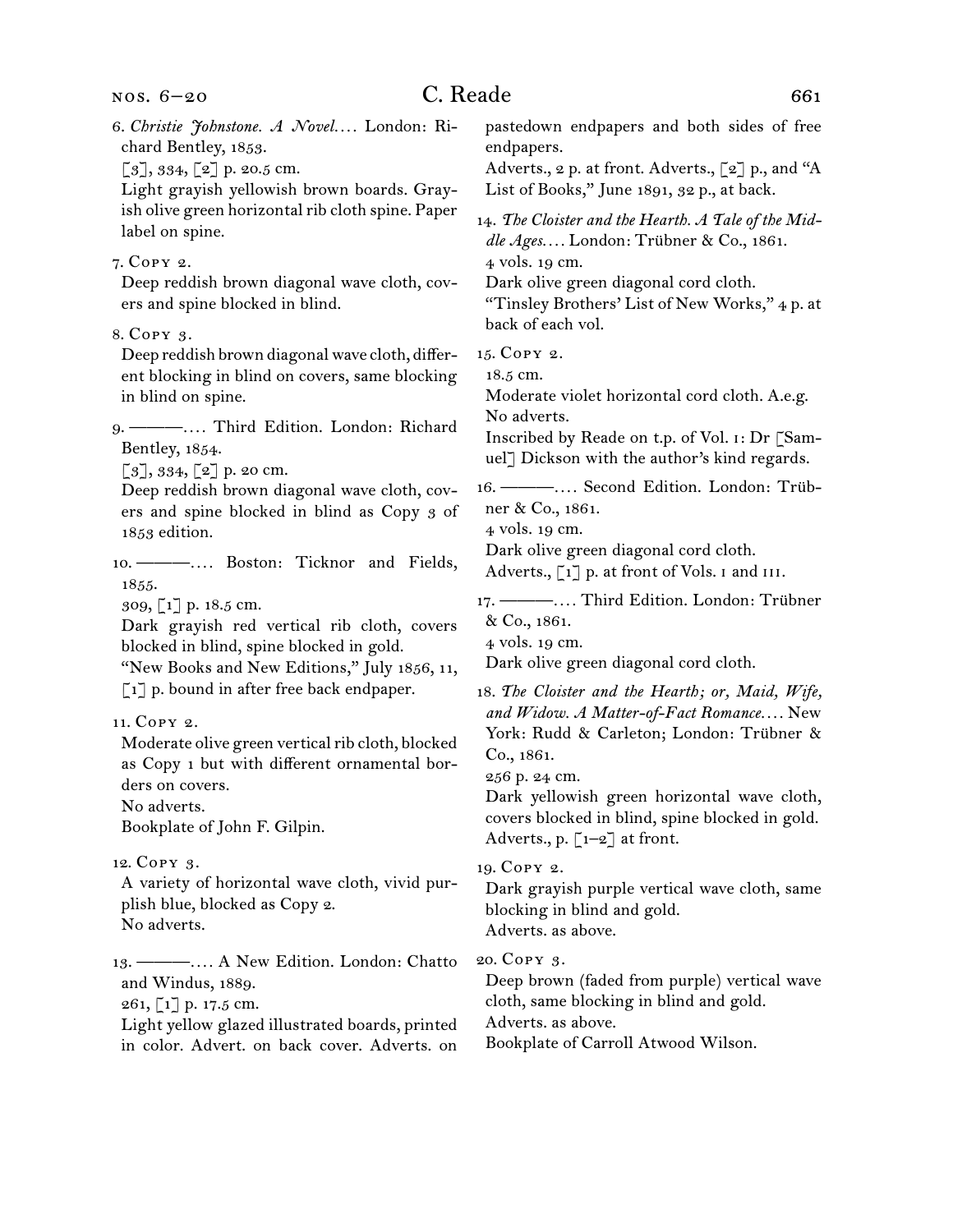#### *The Cloister and the Hearth*

21. *Wayfaring Printers in 1467.* Taken from The Cloister and the Hearth*. . . .* [Cleveland, Ohio: Privately Printed by Robert J. Bucholz, May, 1930.]

 $[12]$  p. 18.5 cm.

"This book is number 10 of an edition of forty copies*. . . .*"

Grayish blue boards. Paper label on front cover. Deckle edges.

Inscribed on recto of blank leaf preceding t.p.: For Mr. Dwight L. Smith Cleveland, October 1930.

22. ... *Clouds and Sunshine. A Novel....* New York: F. M. Lupton, 1899. 16 p. 30 cm.

Caption title. At head of title: The Leisure Hour Library. No. 237. July 1st, 1899. No wrappers; unstitched.

23. *Clouds and Sunshine. And Art: A Dramatic Tale. . . .* Boston: Ticknor and Fields, 1855. 288 p. 18.5 cm.

With "blushed" misprinted "dlushed" in line 7, p. 44.

Moderate olive green vertical rib cloth, covers blocked in blind, spine blocked in gold.

"New Books and New Editions," Sept. 1855, 8 p. bound in after free back endpaper.

### 24. Copy 2.

With the typographical error on p. 44 corrected.

Binding as above, except ornamental borders on covers differ from those of Copy 1. Adverts. as above.

#### 25. Copy 3.

With the typographical error on p. 44 corrected.

Deep red vertical rib cloth, blocked in blind and gold as Copy 2.

Adverts. as above.

26. Copy 4.

With the typographical error on p. 44 corrected.

A variety of horizontal wave cloth, vivid purplish blue, blocked in blind and gold as Copies 2 and 3.

Adverts. as above.

Inscription on free front endpaper dated Sept 16th 1855.

 $\lceil 5 \rceil$ –85 p. 12 cm.

Light grayish yellowish brown wrappers, printed in black and red. On outside front wrapper: Harper's Half-Hour Series. [69.]

Adverts. on inside front and inside and outside back wrappers.

"Harper's Half-Hour Series," p.  $\lceil 1 \rceil$ -4 at front. Adverts.,  $\lceil 8 \rceil$ , 2 p. at back.

Stamped on outside front wrapper: Library of Congress Copyright No. [in pencil:] 2661 [stamped:] 1878. City of Washington. Label pasted on outside front wrapper: Reserve Storage Collection (which has been crossed out). Stamped on inside front wrapper: Reserve Storage Collection (which has been lined out).

Stamped on verso of t.p.: Library of Congress May 25 1931 Duplicate exchanged.

#### 28. Copy 2.

Moderate olive green diagonal fine rib cloth; blocking in black and red matches outside front wrapper of Copy 1; back cover blocked in black.

Adverts. as above.

vi, 60 p. 21.5 cm. Light bluish gray wrappers.

30. *The Course of True Love Never Did Run Smooth. . . .* London: Richard Bentley, 1857.  $269, 17$  p. 19 cm. Dark yellowish pink illustrated boards, printed

<sup>27.</sup> *The Coming Man. . . . Letters Contributed to Harper's Weekly.* New York: Harper & Brothers, 1878.

<sup>29.</sup> *The Countess and the Dancer; or, High Life in Vienna. A Comedy-Drama in Four Acts.* Altered from a Masterpiece of Victorien Sardou*. . . .* London: 1883.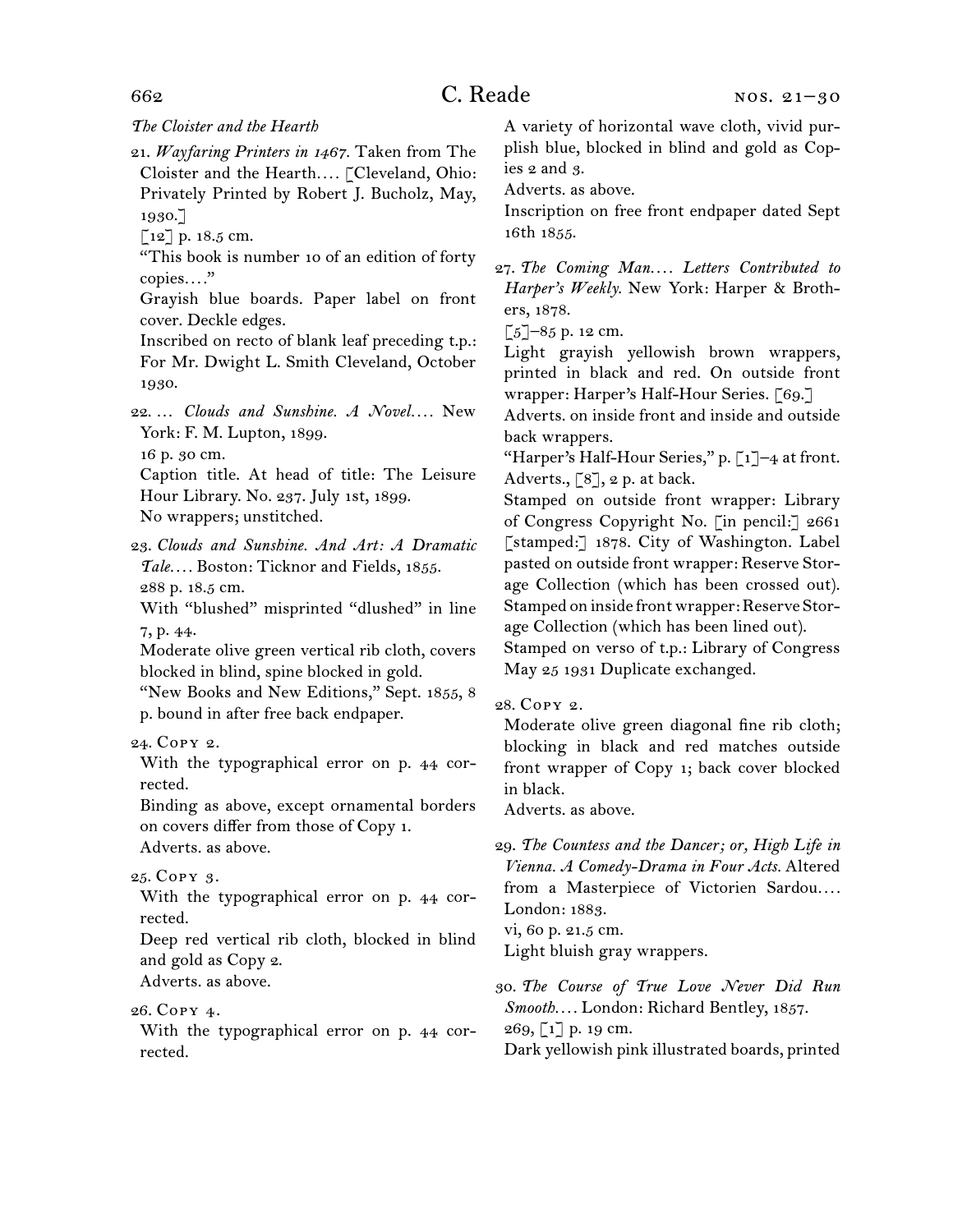31. Copy 2.

#### 19.5 cm.

Deep purplish blue vertical cord cloth, covers blocked in blind, with at center a design incorporating the words "Bentley's Popular Series" and Bentley's monogram, blocked in gold on front cover, in blind on back cover, spine elaborately blocked in gold.

32. Copy 3.

19.5 cm.

Deep purplish blue horizontal cord cloth, blocked as Copy 2, but with the monogram on front cover only in gold, the design around it in blind.

33. Copy 4.

18.5 cm.

Deep purplish blue bead cloth, different blocking in blind on covers, no series statement, and no blocking or lettering on spine.

Advertisement slip for W. H. Smith & Son tipped in on free front endpaper.

34. Copy 5.

18.5 cm.

Moderate violet bead cloth, blocked as Copy 4.

No advertisement slip.

35. *Cream. . . . Contains Jack of All Trades, A Matter-of-Fact Romance, and the Autobiography of a*  Thief. London: Trübner & Co., 1858.

270 p. Facsim. 20.5 cm.

Deep purplish blue bead cloth. Titled on spine: Cream; on front cover: Autobiography of a Thief; on back cover: Jack of All Trades.

36. *Cremona Violins. Four Letters Descriptive of Those Exhibited in 1873 at the South Kensington Museum. Also Giving the Data for Producing The True Varnishes Used by the Great Cremona Makers.* Reprinted from the "Pall Mall Gazette," by George H. M. Muntz, Birchfield*. . . .* [Gloucester: John Bellows, Steam Press] 1873.

37 p. 21.5 cm.

T.p. printed in black, green, red, purple, and gold.

The text on each page is printed within a red single rule border; initial letters in red.

Cover title: A Lost Art Revived. Cremona Violins and Varnish, by Charles Reade.

Pale orange yellow decorated wrappers, printed in black, green, and red. A.e.g.

37. *Dora: A Pastoral Drama, in Three Acts. With New Scenic Effects, and Appropriate Music.* Founded on Mr. Tennyson's Poem; and Written by Charles Reade. London: Printed by W. Clowes and Sons [1867.]

53, [1] p. 18.5 cm.

Does not include the music.

Pale yellow glazed plain wrappers.

Inscription in Reade's hand on outside front wrapper: Dora.

38. *Dora: A Pastoral Drama, in Three Acts, with New Scenic Effect, and Appropriate Music.* Founded on Mr. Tennyson's Poem; and Written by Charles Reade. London: Printed by Williams and Strahan [n.d.].

50 p. 18 cm.

Does not include the music.

Light yellowish brown wrappers.

With changes in the author's hand throughout. Inscription in Reade's hand on outside front wrapper: corrected CR.

39. Copy 2.

19 by 32 cm.

Inlaid and bound with an autograph draft of Act i.

Inscription in Reade's hand on outside front wrapper: Printed for private Circulation.

Brown calf by Riviere & Son.

Bookplate of Herbert S. Leon.

40. … *Dora; A Pastoral Drama. In Three Acts.*  Founded on Tennyson's Poem.... Boston: Charles H. Spencer [1869?]. 33 p. 19 cm.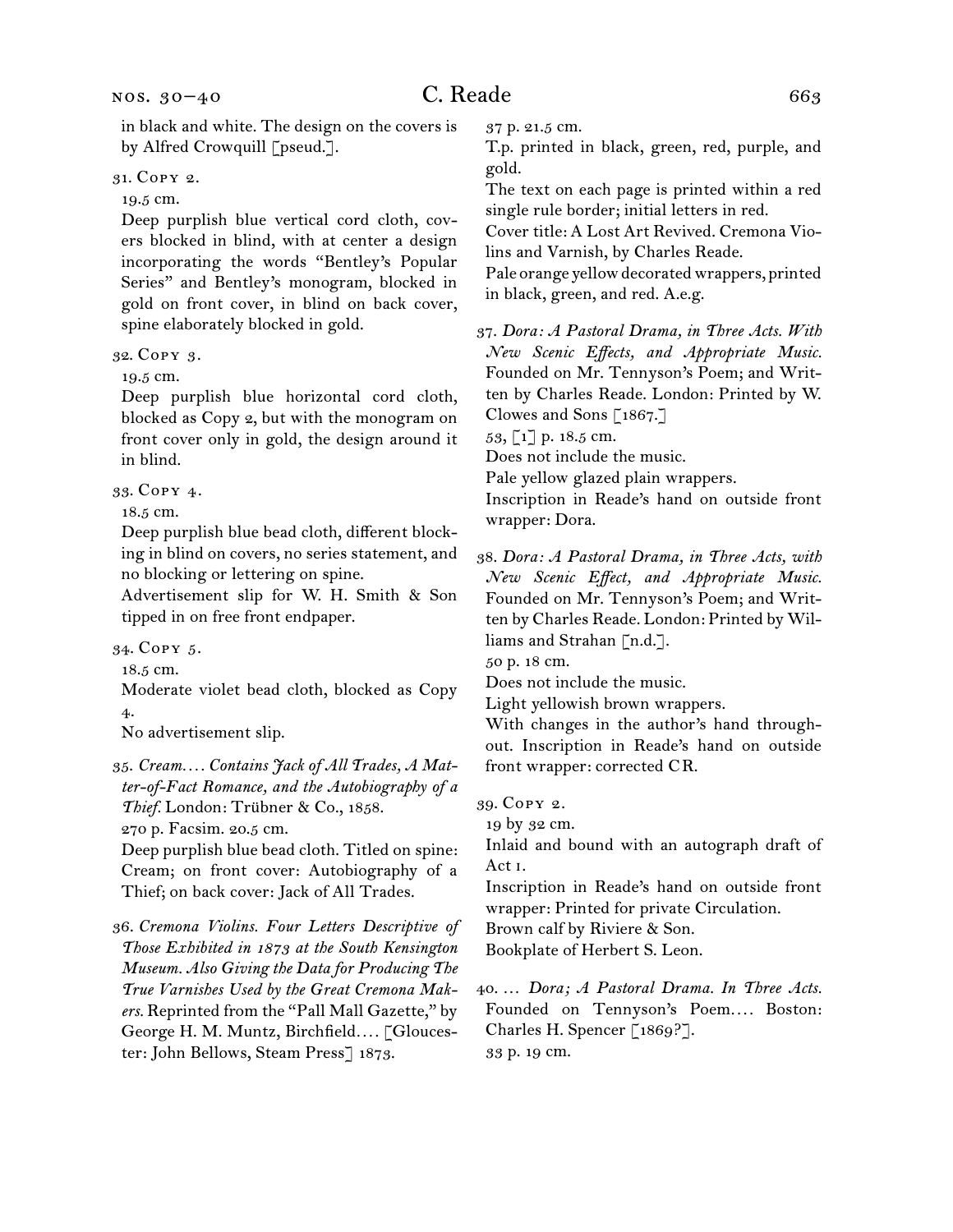At head of title: Spencer's Universal Stage. No. 50.

"Characters," p. 2, gives the casts of performances in Boston, 1867, Boston, 1868, and New York, 1869.

Dark yellowish pink wrappers. Adverts. on inside front wrapper. Back wrapper lacking.

Inscription on outside front wrapper: James L. Carhart. Prompter, New National Theatre Washington D.C. 1871–2.

Program of a performance at Fremont Opera House, Galveston, Texas, March 4, 1878, pasted onto inside front wrapper.

41. … ———. Founded on Tennyson's Poem*. . . .* Boston: Geo. M. Baker & Co. [n.d.].

33 p. 19 cm.

At head of title: Spencer's Universal Stage. No. 50.

Moderate yellowish pink wrappers. Adverts. on inside front and inside and outside back wrappers.

Adverts.,  $\lbrack 2 \rbrack$  p. at back.

42. *Dora, or The History of a Play.* [London: Williams and Strahan, Printers], [1878].

12 p. 22 cm.

Caption title.

Type-signed, Charles Reade, and dated Sept. 1, 1877.

Pale purple wrappers.

43. *The Eighth Commandment. . . .* London: Trübner & Co., 1860.

 $\lceil 3 \rceil$ , 379,  $\lceil 1 \rceil$  p. Portrait, folding facsim. 23 cm.

Pages 162–172 are not numbered; pagination jumps from p.  $\lceil 172 \rceil$  to p. 181.

The portrait is a wood engraving after a photograph of Auguste Maquet.

Very dark red bead cloth. Light reddish brown endpapers.

Inscribed by Reade on free front endpaper: À Monsieur Laboulaye. salut et fraternité Reade 25 Juillet. 1860.

44. Copy 2.

Dark reddish brown bead cloth. Dark grayish reddish brown endpapers.

Inscribed by Reade on halftitle: au cher ami, Rolès [?] Reade May. 4. 1865.

45. Copy 3.

Binding as Copy 2.

Reade's own copy, with notes and deletions in his hand, and 4 slips with further notes laid in. Part of p.  $15-16$  and all of p.  $17-26$  cut out.

46. ———*. . . .* Boston: Ticknor and Fields, 1860.

276 p. Portrait. 18.5 cm.

"Author's Edition."

The portrait as in the London edition.

Dark olive green horizontal cord cloth, blocked in blind.

"A List of Books," Sept. 1860, 16 p. at back.

47. *Le Faubourg Saint-Germain. Pièce en Deux Actes.* Écrite en Français*. . . .* Paris: Typographie Morris et Comp., 1859.

69 p. 19 cm.

Very pale green wrappers.

Inscription on outside front wrapper: The Saint-Germain Suburb. Play in Two Acts.

48. *Foul Play. A Novel.* By Charles Reade and Dion Boucicault. With Illustrations by George du Maurier. Boston: Ticknor and Fields, 1868.  $\lceil 2 \rceil$ , 136 p. Front., plates, diagram, map. 25 cm.

"Author's Edition."

The frontispiece is printed on both sides with facsimiles of handwritten notes. In Copy 1, it is laid in rather than sewn in.

Grayish reddish orange wrappers. Adverts. on inside front and inside and outside back wrappers.

49. Copy 2.

25.5 cm.

Very dark green sand cloth, covers blocked in blind, spine blocked in gold.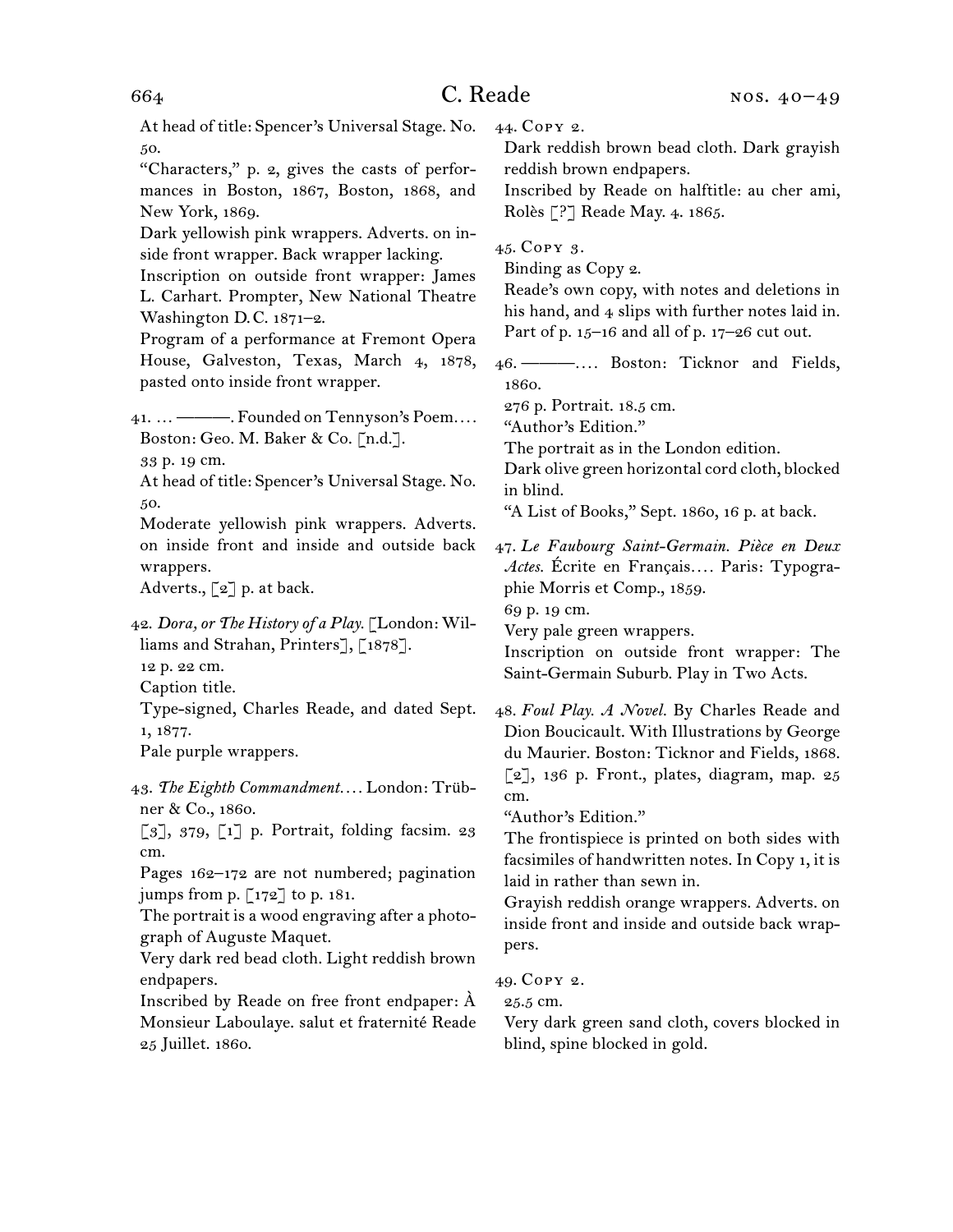50. *Foul Play.* By Charles Reade and Dion Boucicault*. . . .* London: Bradbury, Evans, & Co., 1868.

3 vols. Folding map, folding facsim., plate (facsim.), diagram. 19.5 cm.

Dark red sand cloth.

Bookplate of Michael Sadleir.

51. ———. By Charles Reade [and Dion Boucicault]. A New Edition. London: Chatto & Windus, 1902.

158 p. Illus. 22 cm.

Pale yellowish pink illustrated wrappers, printed in blue. Adverts. on inside front and inside and outside back wrappers.

Adverts., [2] p. at back.

52. *Foul Play. Drama. In a Prologue and Five Acts. . . .* London: Printed by J. C. Durant, But Not Published, 1883.

72 p. 21 cm.

*Foul Play* was originally dramatized in four acts by Dion Boucicault and Charles Reade. It was rewritten in a prologue and five acts by Reade alone.

Yellowish gray wrappers.

53. *Gold! A Drama, in Five Acts. . . .* London: Thomas Hailes Lacy [1853].

48 p. 19 cm.

"First Performed at the Theatre Royal Drury Lane, Monday, January 10, 1853."

No wrappers; unstitched; edges untrimmed.

54. Copy 2.

Wrappers from Lacy's Acting Edition of *Novelty Fair* used, with unprinted side outward; light yellowish brown.

With changes and stage directions in pencil throughout.

Inscription on t.p.: "A" This is the Drama marked "A" referred to in the Affidavit of Charles Reade sworn before me this 18th day of December 1863.—[unsigned].

Also inscribed on t.p.: Fredk Bidwell. See below, under Miscellanea, Belfrage, John Henry. 55. Copy 3.

Light yellowish brown wrappers. On outside front wrapper: No. 152. Lacy's Acting Edition. Adverts. on inside front and inside and outside back wrappers.

Inscribed by Reade on t.p.: Mrs Reade with the Author's love.

The play was posted unwrapped and is addressed in Reade's hand on outside front wrapper to: Mrs. Reade Mr Allnutt's Queen's Road Reading. Two one-penny stamps (of what had apparently been a row of three stamps) remain on outside front wrapper, while the postmark "Oxford Jy 23  $1853$ " appears on outside back wrapper.

56. *A Good Fight. . . .*

In *Once a Week*, Vol. 1, Nos. 1–14, July 2–Oct. 1, 1859. London: Bradbury & Evans.

Pages 11–15, 31–36, 51–54, 71–74, 91–96, 111– 114, 131–135, 151–155, 171–175, 191–195, 211– 215, 231–235, 251–254, 273–277. Illus. 25.5 cm.

The illustrations are by Charles Keene.

The above issues contained in the bound volume.

Dark purplish blue bead cloth, front cover blocked in blind and gold, back cover in blind, spine blocked in blind and gold.

57. Copy 2.

24 cm.

The sheets extracted and bound.

Dark yellowish green smooth cloth. Blackish green morocco spine and corners.

58. ———*. . . .* The Original Version of The Cloister and the Hearth. With an Introduction by Andrew Lang. London: Henry Frowde, 1910.

xii, 208 p. Illus. 17.5 cm.

The illustrations are those of Charles Keene.

Dark olive green smooth cloth, front cover blocked in gold, back cover in blind, spine blocked in gold. T.e.g.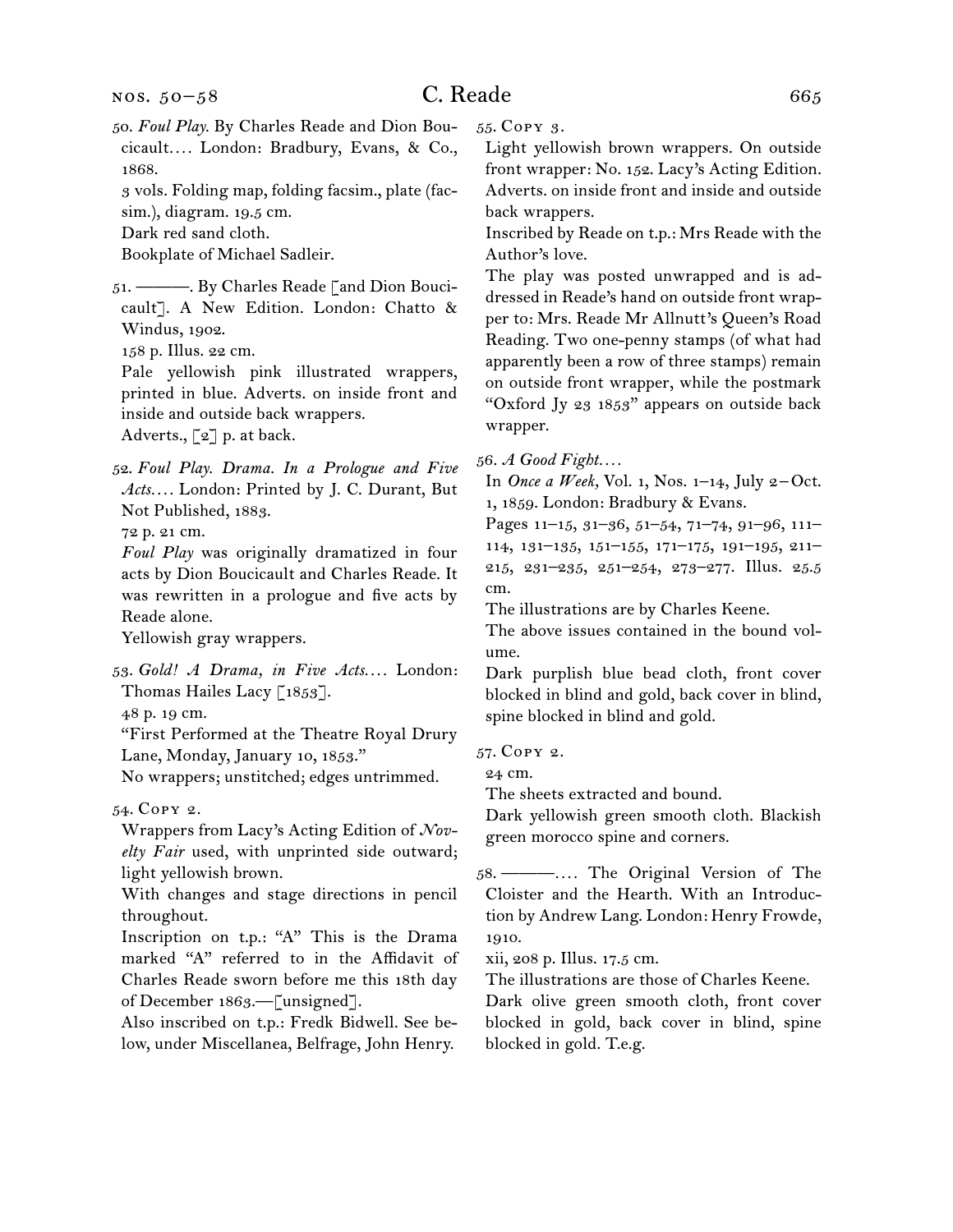59. *A Good Fight, and Other Tales. . . .* With Illustrations. New York: Harper & Brothers, 1859.

1 prel. leaf, 341 p. Plates, facsim. 19.5 cm.

The illustrations to "A Good Fight" are those of Charles Keene. The "Other Tales," "Autobiography of a Thief" and "Jack of All Trades," are unillustrated except for "Fac Simile of Thomas Robinson's Hand-Writing" on p. [239] of the former.

Black diagonal wave cloth, blocked in blind. "Miss Muloch's Novels," [2] p. at back. Stamp of Brinton Library on first flyleaf.

60. Copy 2.

Grayish green morocco cloth, blocked in blind as Copy 1.

"Latest Publications,"  $\lbrack 2 \rbrack$  p. at back.

61. *Good Stories. . . .* Illustrated. New York: Harper & Brothers, 1884.

319 p. Front., plates. 18 cm.

Illustrated by Matt Stretch, Joseph Nash, E. A. Abbey, Percy Macquoid, and others.

Arranged in two sections, entitled "Good Stories" and "Good Stories of Man and Other Animals."

Pale orange yellow wrappers. Adverts. on inside front and inside and outside back wrappers.

Adverts., [4] p. at back.

62. Copy 2.

18.5 cm.

Very dark green sand cloth, author's signature blocked in gold on front cover, in blind on back cover, spine blocked in gold. On spine: Charles Reade's Novels. Good Stories. Adverts. as above

63. … *Good Stories of Man and Other Animals. . . . I.—The Knight's Secret.*

In *Harper's Weekly,* Vol. 20, No. 1016, June 17, 1876. New York: Harper & Brothers.

Pages 489–490. Illus. 42.5 cm.

The one, unsigned, illustration, "The Dead

Monk Chases the Living," was later included, trimmed, in *Good Stories* (New York, 1884), p.  $\lceil 207 \rceil$ .

Unbound; stitched.

64. … ———*. . . . VIII.—The Two Lears.* In *Harper's Weekly,* Vol. 20, No. 1043, Dec. 23, 1876. New York: Harper & Brothers. Pages 1038–1040. Illus. 42.5 cm. The illustration is by A. Concanen. Unbound; unstitched. In ANTHONY TROLLOPE collection  $[AT 71]$ .

65. ———*. . . .* In *Belgravia,* Vol. 31, Nos. 121–124, Nov. 1876– Feb. 1877. London: Chatto and Windus.

"7. Exchange of Animals," p.  $\lceil 1 \rceil - 3$ . "8. The Two Lears," p. [129]–144. "9. Doubles," p. 319–326, 433–436. Plates. 22 cm.

The illustrations are by A. Concanen and J. Nash.

The above issues contained in the bound volume.

Very dark red nonpareil marbled boards, edges, and endpapers. Dark blue leather spine and corners.

In collins collection  $[\n\overline{\n\vee} \ncap]$ .

66. ———*. . . .* With Illustrations by E. A. Abbey, Percy Macquoid and Joseph Nash. London: Chatto & Windus, 1884.

 $\lceil 4 \rceil$ , 287 p. Front., plates. 19.5 cm.

Deep reddish orange diagonal fine rib cloth, front cover blocked in black, spine blocked in black and gold. Floral-patterned endpapers, moderate olive on white.

"List of Books," Sept. 1884, 32 p., 18.5 cm., at back.

67. …———*. . . .* With Illustrations*. . . .* New York: Harper & Brothers [1884].

69 p. Illus. 28 cm.

Cover title. At head of title: Harper's Franklin Square Library. Number 374. [April 18, 1884.]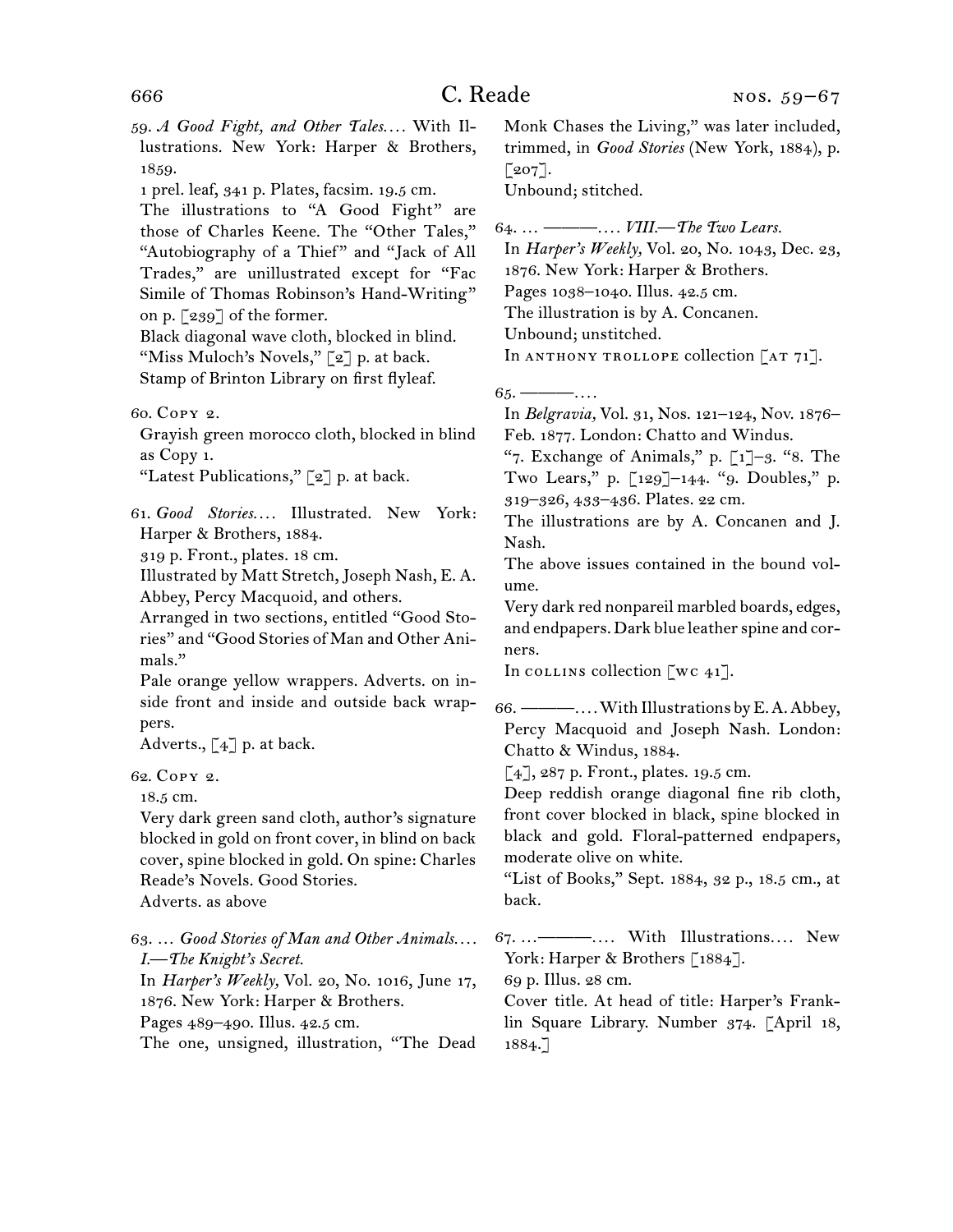68. *Griffith Gaunt. . . .*

In *The Argosy,* Vol. 1, No. 1–Vol. 2, No. 12, Dec. 1865–Nov. 1866. London: Sampson Low, Son, and Marston.

Pages [1]–20, 97–120, 193–213, 289–312, 369– 388, 453–484, [1]–23, 81–105, 169–195, 249– 268, 329–346, 409–433. Plates. 22.5 cm.

Nos. 5–12, publisher varies: London and New York: Strahan & Co.

The illustrations are by William Small.

Brilliant yellow decorated wrappers. No. 1, printed in green and red; No. 2, printed in green, red, and black; Nos. 3–4, printed in black and red. Nos. 5–12, different decoration, printed in blue.

69. *Griffith Gaunt; or, Jealousy. . . .* London: Chapman and Hall, 1866.

3 vols. 20 cm.

Moderate violet pebble cloth, covers blocked in blind, spine blocked in gold.

"New Works and New Editions," Oct. 1866, 16 p. at back of Vol. iii.

Bookplate of B. George Ulizio.

70. ———*. . . .* With Illustrations. Boston: Ticknor and Fields, 1866.

 $[4]$ , 214 p. Plates. 23 cm.

"Author's Edition."

The four illustrations are by William Small.

Light yellowish brown wrappers. Adverts. on inside front and inside and outside back wrappers.

Dark grayish purple sand cloth, covers blocked in blind, spine blocked in gold.

72. ———*. . . .* Third Edition. London: Chapman and Hall, 1867. 3 vols. 20 cm.

Deep yellow green diagonal dot and ribbon cloth, covers blocked in blind, spine blocked in gold.

73. ———*. . . .* With Illustrations. Boston: Fields, Osgood, & Co., Successors to Ticknor and Fields, 1869.

 $\lceil 2 \rceil$ , 214 p. Plates. 23.5 cm.

"Author's Edition."

The four illustrations are by William Small.

Bound (without wrappers) with a copy of Reade's *The Prurient Prude,* 9 letters from Reade to the attorney William D. Booth concerning his suit against *The Round Table* for libel, clippings relating to the suit, letters to Booth from Wilkie Collins (5), Charles Dickens (1), and others, and other items.

Legal sheep, with three leather labels on spine: (1) Reade vs. Round Table; (2) Griffith Gaunt; (3) Wm. D. Booth.

Inscription on free front endpaper: Presented to Agnes B. Lippincott by her father, Wm. D. Booth. 1875 "The first Copyright suit ever tried in America, and the one which settled (in fact *made*) the Copyright law in the United States."

74. ———*. . . .* With Illustrations. New York: Harper & Brothers, 1874.

143 p. Front., illus. 23.5 cm.

The eleven illustrations are by William Small. Pale orange yellow wrappers. Adverts. on inside front and inside and outside back wrappers.

75. ———*. . . .* Popular Edition. London: Chatto & Windus, 1903.

156 p. 22 cm.

Pale yellowish pink illustrated wrappers, printed in blue. Adverts. on inside front and inside and outside back wrappers. Adverts., 4 p. at back.

76. *"Griffith Gaunt" in America.* The following pungent letter has been addressed to an American newspaper by Mr. Charles Reade.

<sup>71.</sup> Copy 2.

<sup>24</sup> cm.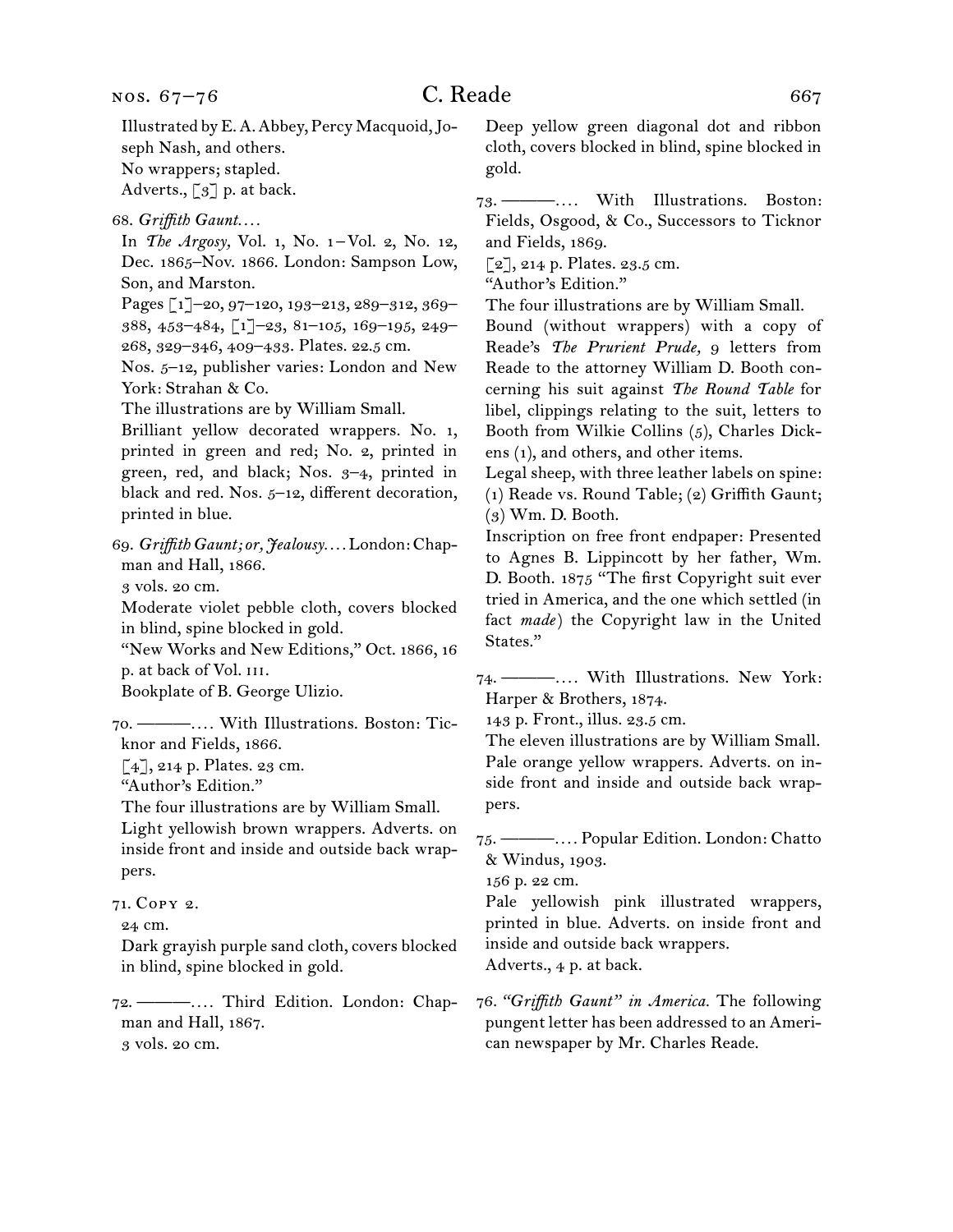In *The Daily News,* No. 6, 384, Oct. 20, 1866. London: Printed and Published by William King Hales. AM 15853.

Page 2, columns  $\lceil 1 \rceil$  and  $\lceil 2 \rceil$ . 60 cm.

An undated letter addressed "To the Editor of the New York World," signed Charles Reade, 5, Albert-terrace, Hyde-park, London.

Unbound; unstitched.

77. *Hard Cash. A Matter-of-Fact Romance. . . .* London: Sampson Low, Son, & Marston, 1863. 3 vols. [2] plates. 20 cm.

Published originally as a serial in *All the Year Round,* March 28 –Dec. 26, 1863, under title: *Very Hard Cash.*

Dark grayish green pebble cloth, spine blocked in gold.

Advertisement slip, printed on one side, 8.5 cm., tipped in on free front endpaper of Vol. i. "New Books and Announcements," Dec. 10, 1863, [4] p. at back of Vol. iii.

### *Hard Cash*

78. *Very Hard Cash. A Novel. . . .* With Illustrations. New York: Harper & Brothers, 1864.

 $[7]$ –258 p. Illus. 23 cm.

The illustrations are probably all by Henry L. Stephens.

Pale yellowish pink wrappers. Adverts. on inside front and inside and outside back wrappers.

"List of New Books," Jan. 1864, p. [5] at front. "Harper's Library of Select Novels," 2 p. at back.

## 79. Copy 2.

24 cm.

Black diagonal wave cloth. Two flyleaves. Adverts. as above.

#### 80. Copy 3.

24 cm.

Dark grayish olive green bead cloth. Two flyleaves.

Adverts. as above.

Inscription in pencil on free front endpaper: William T. Booth 3 w 14 St May 1864-The wrappered copy begins with p.  $[5]$ . The

flyleaves form p.  $\lceil 1-4 \rceil$  in the bound copies.

81. … *Very Hard Cash. . . .* Copyright, 1907, by Irving King*. . . .* [n.p.]: The McClure Newspaper Svndicate [*sic*], For Publication May 26 1907. Single folio sheet, printed on one side only. Illus. 57.5 by 44.5 cm.

At head of title: One-Page Classics.

The single illustration is signed, but the signature appears to be indecipherable.

Unbound.

Stamped on upper left corner: Library of Congress Two Copies Received May 27 1907 Copyright Date May 27, 1907 Class a xx c., No. 177940 Copy B. (The copyright date, the Class designation, and the number have been written in ink.) The stamp has been over-stamped: Library of Congress—7 Surplus Duplicate.

### *Hard Cash. Swedish*

82. *Mammon. Roman. . . .* Öfversättning från Engelskan af C. J. Backman*. . . .* Stockholm: Albert Bonniers Förlag [1881].

2 vols. in 1. 17.5 cm.

Black varnished boards, embossed with pebble grain and over this an overall diamond pattern. Strong brown leather spine and corners (not original).

83. *A Hero, and a Martyr. A True and Accurate Account of the Heroic Feats and Sad Calamity of James Lambert. . . .* London: Samuel French, 1874.

 $\lceil 5 \rceil$ , 40 p. Front. 25 cm.

Strong yellowish brown wrappers. Adverts. on inside front and inside and outside back wrappers.

Inscription on t.p.: J. [*sic*] Wilkie Collins with Charles Reades Love Dec. 22. 1874

Biography—not Fiction—on my Soul. Above the frontispiece (a portrait): Mind, this is Lambert; not Reade. On p. [1] above the text: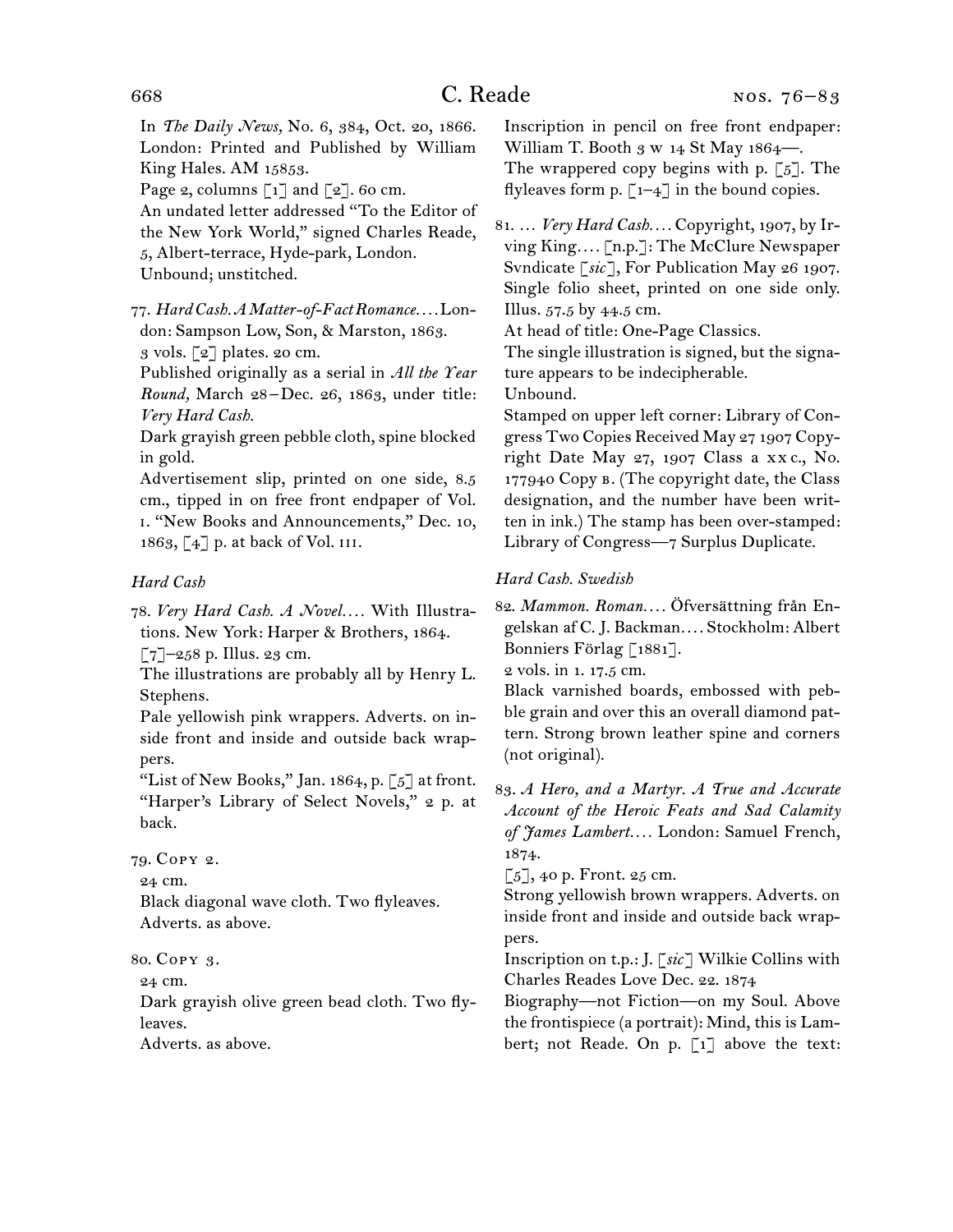84. Copy 2.

24.5 cm.

Stiffer wrappers, pale reddish purple. Same adverts. on wrappers.

Frontispiece faces halftitle, which is followed by the dedication leaf, then the t.p.

Inscribed on recto of frontispiece leaf: Anthony Trollope with C Reade's kind regards.

85. *A Hero and a Martyr: A True Narrative. . . .* With a Portrait. New York: Harper & Brothers, 1875.

32 p. Front. 24.5 cm.

Pale orange yellow wrappers. Adverts. on inside front and inside and outside back wrappers.

Adverts., [16] p. at back.

86. *"It Is Never Too Late to Mend." A Matter of Fact Romance. . . .* London: Richard Bentley, 1856.

3 vols. 20 cm.

Grayish olive boards. Grayish violet diaper cloth spine. Paper label on spine.

Bookplate of W.C.W., Ruthin Castle.

87. Copy 2.

Grayish red diagonal wave cloth, with a riband border blocked in blind on both covers, spine blocked in blind, and without the author's name on spine.

Book label of Michael Sadleir.

#### 88. Copy 3.

Deep purplish blue horizontal cord cloth, with a border of ferns blocked in blind on both covers, spine blocked in blind as Copy 2, and with the author's name on spine.

Inscribed on free front endpaper of Vol. i: to the Revd. the President. with. the author's duty and kind regards. C: R.

The recipient was Dr. Frederic Bulley, President of Magdalen College, Oxford. Since the novel is dedicated to "the President, Fellows, and Demies of St. Mary Magdalen College, Oxford, by a Grateful Son of that Ancient, Learned, and Most Charitable House," this is the (or, at least, a) dedication copy.

89. *'It Is Never Too Late to Mend.' A Matter of Fact Romance. . . .* Boston: Ticknor and Fields, 1856.

2 vols. 19 cm.

"Author's edition."

Vivid purplish blue diagonal cord cloth, covers blocked in blind, spine blocked in gold.

"New Books and New Editions," Aug. 1856, 11,  $\lceil 1 \rceil$  p. bound in after free back endpaper of Vol. ii.

90. Copy 2.

Very dark red vertical rib cloth, same blocking in blind and gold.

"New Books and New Editions," Oct. 1856, 11, [1] p. bound in after free back endpaper of Vol. ii.

91. Copy 3.

Dark brown vertical rib cloth, covers differently blocked in blind, spine blocked in blind. Adverts. as in Copy 2. Book label of John L. Garner.

92. *"It Is Never Too Late to Mend." A Matter of Fact Romance. . . .* Copyright Edition*. . . .* Leipzig: Bernhard Tauchnitz, 1856.

2 vols. 16 cm.

On halftitles: Collection of British Authors. Vol. 374 [375].

Brownish black German marbled boards. Deep yellowish brown leather spine. Sprinkled edges, brown. Brown and dark blue shell marbled endpapers.

93. *It's Never Too Late to Mend. A Drama, in Four Acts. . . .* London: Printed by W. Clowes and Sons [1865].

2 prel. leaves, 95, [1] p. 19 cm.

Light greenish blue plain wrappers.

Inscribed by Charles Reade on t.p.: To Lawrence. Edward. Reade with the Author's best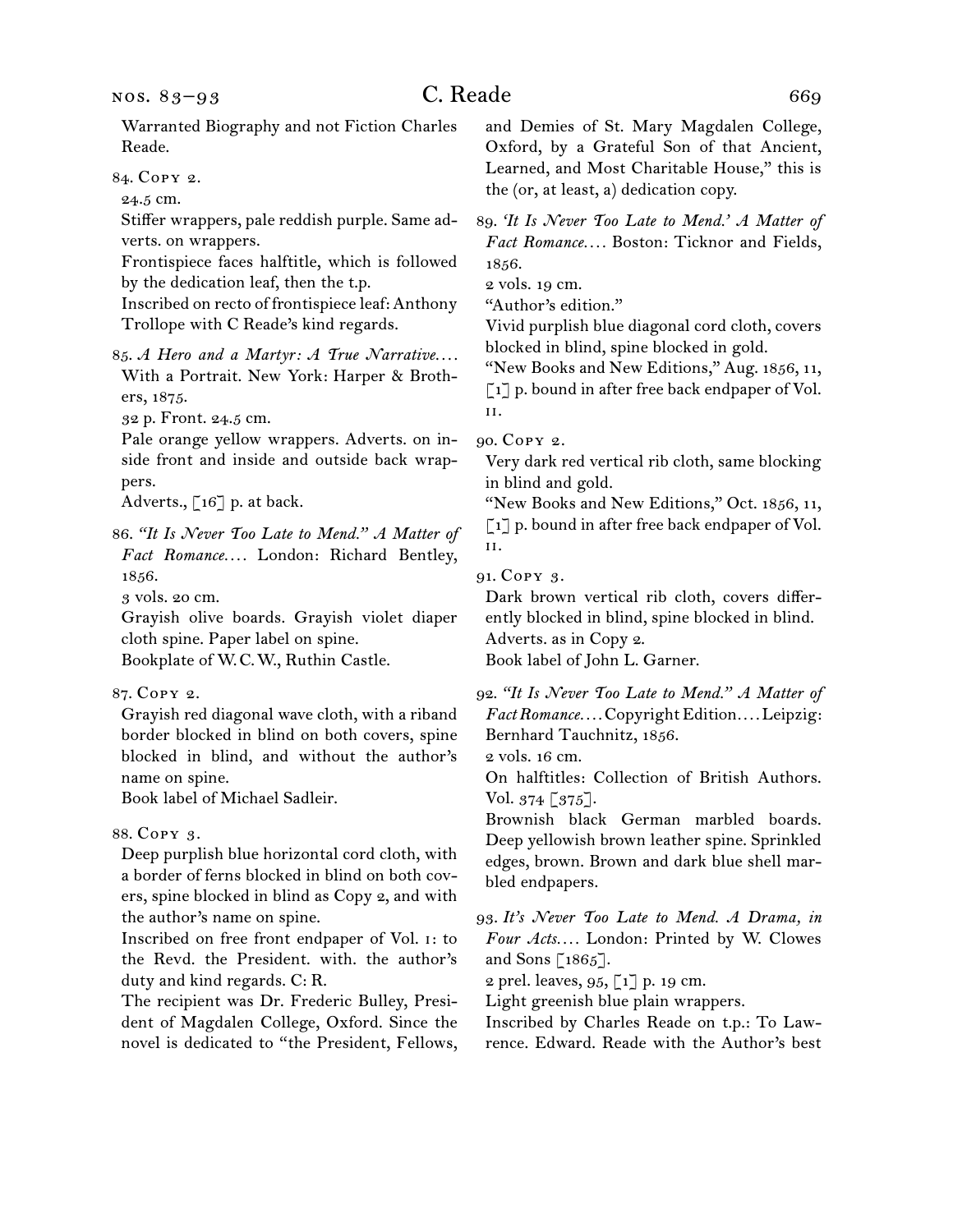love. March 25. 1866. Below this, in a different hand: Jessie M. Carter from Nellie E. Reade.

- 94. *It's Never Too Late to Mend. Drama in Five Acts. . . .* London: Printed by Williams & Strahan  $\lceil 1873 \rceil$ .
- 97 p. 18 cm.

Light yellowish brown wrappers.

95. … *It's Never Too Late to Mend. Drama in Four Acts. . . .* London: Printed by W. Spearing, 1890.

76 p., [36] leaves. 21.5 cm.

At head of title: For Private Use only, not for Circulation.

Unnumbered blank leaf between each leaf of text and between final leaf of text and back wrapper.

Light gray wrappers.

96. … *It's Never Too Late to Mend.* An edition of Charles Reade's unpublished drama with an introduction and notes by Léone Rives*. . . .* [Toulouse: Imprimerie Toulousaine (Lion & Fils), 1940.]

111 p. 25 cm.

"For private use only, not for circulation."

Moderate yellowish brown wrappers.

Inscribed on flyleaf: To Mr. Morris L. Parrish most sincerely Léone Rives.

### *Jack of All Trades*

97. *The White Elephant. A Story. . . .* New York: Gibson & King [c1884].

 $\lceil 5 \rceil$ –88 p. 18.5 cm.

This is the author's *Jack of All Trades,* omitting the first four and one-half chapters and lines from other chapters.

White illustrated wrappers. Adverts. on inside front and inside and outside back wrappers.

#### 98. Copy 2.

19 cm.

Pale orange yellow smooth cloth. Blocking in black on front cover matches outside front wrapper of Copy 1. Colored illustration of a boy washing an elephant, headed "The True

Story of the White Elephant," pasted onto back cover.

99. … *Jack of All Trades. A Matter-of-Fact Romance. Being a Narrative of the Famed Elephant Djek and Her Keeper. . . .* New York: Harper & Brothers, 1884.

49 p. 18 cm.

Cover title. At head of title: The Great Elephant of the King of Siam 11 Feet High 9000 Pounds.

Pale orange yellow wrappers. Adverts. on inside front and inside and outside back wrappers.

"Some Popular Novels," 10 p. at back.

100. *The Jilt. A Novel. . . .* Illustrated. New York: Harper & Brothers, 1877.

 $\lceil 5 \rceil$ –116 p. Front., plates. 12 cm.

The illustrations are by Joseph Nash.

Light grayish yellowish brown wrappers, printed in black and red. On outside front wrapper: Harper's Half-Hour Series. [20.] Adverts. on outside back wrapper.

"Harper's Half-Hour Series," p. [1]-4 at front. Adverts.,  $2, \lfloor 2 \rfloor, 2, \lfloor 2 \rfloor, 2$  p. at back.

Stamped on outside front wrapper: Library of Congress Copyright No. [in pencil:] 2661 [stamped:] 1877. City of Washington. Label pasted on outside front wrapper: Reserve Storage Collection (which has been crossed out). Stamped on inside front wrapper: Reserve Storage Collection (which has been lined out). Stamped on verso of t.p.: Library of Congress May 25 1931 Duplicate exchanged.

#### 101. Copy 2.

Moderate olive green diagonal fine rib cloth; blocking in black and red matches outside front wrapper of Copy 1; back cover blocked in black.

Adverts. as above.

102. *The Jilt and Other Stories. . . .* With Four Illustrations by Joseph Nash. London: Chatto & Windus, 1884.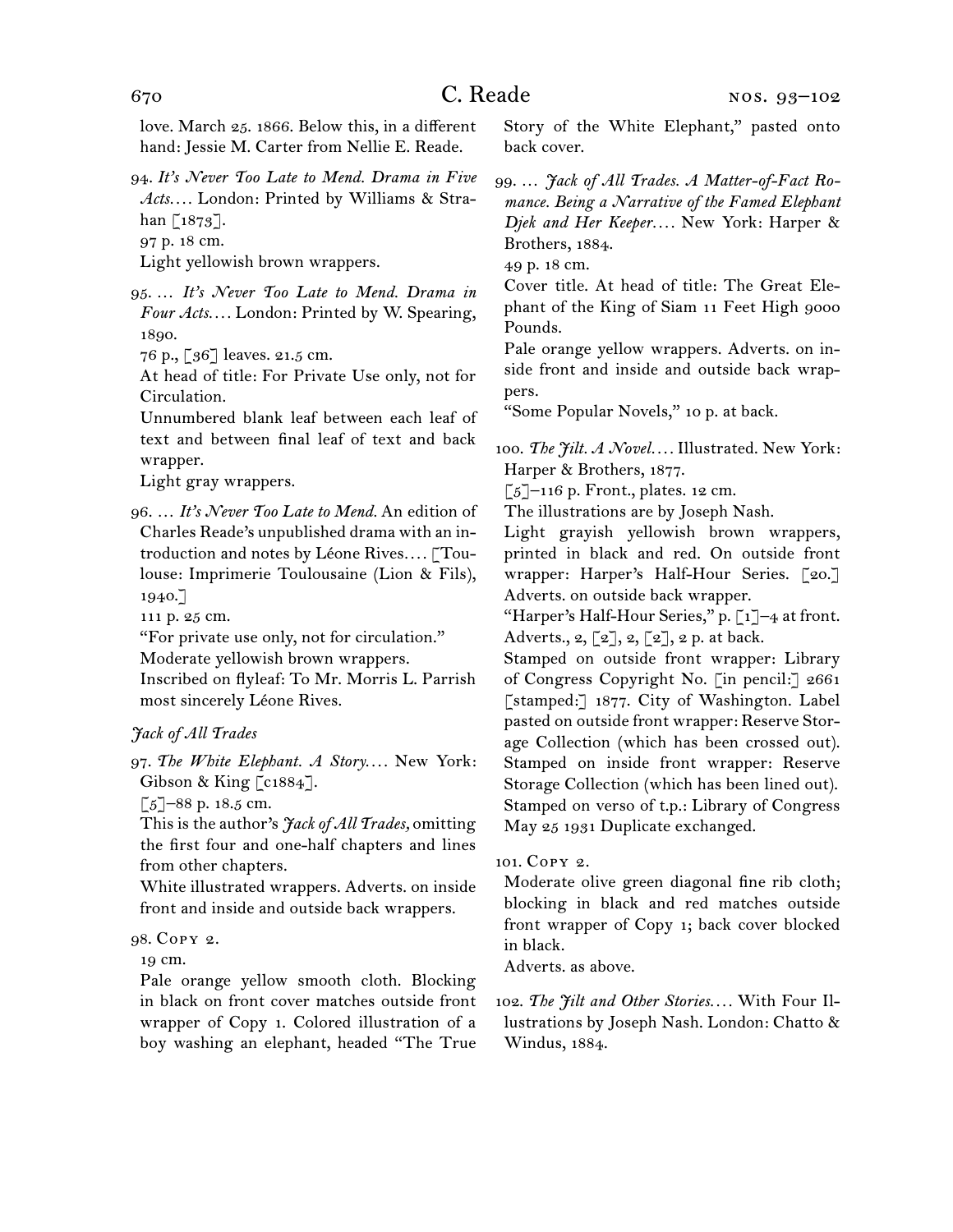#### nos. 102–113

# $C.$  Reade 671

[4], 282 p., 1 leaf. Front., plates. 19.5 cm.

Deep reddish orange diagonal fine rib cloth, front cover blocked in black, spine blocked in black and gold. Floral-patterned endpapers, light olive on white.

"List of Books," Sept. 1884, 32 p., 18 cm., at back.

103. *Kate Peyton; or Jealousy. A Drama in a Prologue and Four Acts. . . .* London: Williams and Strahan, Printers, 1872.

84 p. 18 cm.

Founded on the novel *Griffith Gaunt.* Light yellowish pink wrappers.

104. *Kate Peyton; or Jealousy. A Drama. In a Prologue and Four Acts. . . .* London: Printed by J. C. Durant, 1883. 76 p. 21 cm. Light bluish gray wrappers.

105. Copy 2.

Inscription at head of outside front wrapper: Printed for private Circulation.

106. *The Knightsbridge Mystery. A Novelette. . . .* In *The Leisure Hour Library,* New Series, Vol. 1, No. 95, July 17, 1886. New York: W. S. Trigg. Pages [1]–7. Portrait. 30 cm. No wrappers; unstitched.

107. *The Knightsbridge Mystery and The Picture. . . .* New York: John W. Lovell Company [1887].

1 prel. leaf, 91 p. 18 cm.

Also contains "Tit for Tat," by Charles Reade, p. [61]–91.

Grayish greenish yellow decorated wrappers, printed in black and reddish brown. On outside front wrapper: Lovell's Library. Vol. 19, No. 917. April 9, 1887. Adverts., [2] p. at back.

108. [Letter "To the Editor of The London Jour-

nal," February 11, enclosing a letter of same date "To the Editor of the 'Sunday Times,'" both signed Charles Reade.]

In *The London Journal,* Vol. 25, No. 628, week ending March 7, 1857. London. Page 16. 32 cm.

No wrappers; unstitched.

109. *The Lost Husband. A Drama, in Four Acts.* Written and Adapted from the French, by the Author of "The Ladies' Battle." London: Thomas Hailes Lacy [n.d.].

36 p. 19 cm.

An adaptation of *La Dame de la Halle,* by A. Anicet-Bourgeois and M. Masson.

"First Performed at the Strand Theatre, Monday, April 26, 1852."

Light yellowish brown wrappers. On outside front wrapper: No. 86. Lacy's Acting Edition. Adverts. on inside front and inside and outside back wrappers.

110. ———. Written and Adapted from the French, by the Author of "The Ladies' Battle." London: Thomas Hailes Lacy [1872].

36 p. 18.5 cm.

Light yellowish pink wrappers. On outside front wrapper: 18. Lacy's Acting Edition. Adverts. on inside front and inside and outside back wrappers. First advert. on inside back wrapper has date July 1st, 1872.

111. ———. Written and Adapted from the French, by the Author of "The Ladies' Battle." London: Thomas Hailes Lacy [n.d.].

36 p. 18.5 cm.

Lacks wrappers.

With manuscript changes and directions.

112. *Love and Money. An Original Drama in Prologue and Four Acts.* By Charles Reade & Henry Pettitt. London: Printed by J. C. Durant, But not Published, 1883.

53 p. 18 cm.

Light greenish gray wrappers.

113. *"Love Me Little, Love Me Long". . . .* London: Trübner & Co., 1859. 2 vols. 19.5 cm.

Dark green bead cloth.

Volume numbering on spines reversed.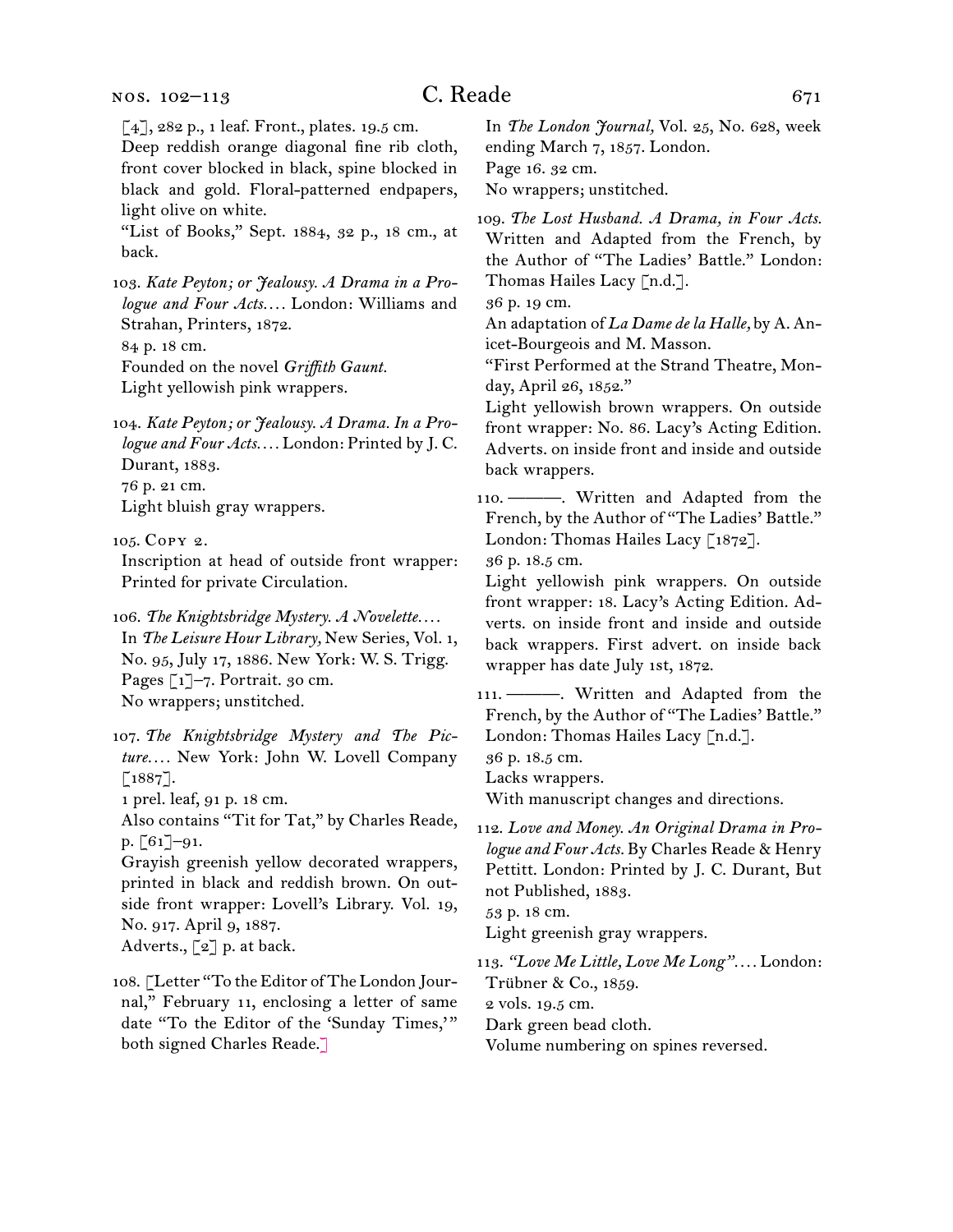Tipped onto free front endpaper of Vol. ii is a slip torn from a letter, inscribed: Yrs truly C Reade DCL, with a few words in his hand on verso.

Bookplate of Francis Waters.

114. Copy 2.

Volume numbering on spines correct.

115. Copy 3.

Vivid purplish blue bead cloth.

116. ———*. . . .* New York: Harper & Brothers, 1859.

435 p. 19.5 cm.

Black diagonal wave cloth, blocked in blind. Adverts.,  $\begin{bmatrix} 8 \end{bmatrix}$  p. at back.

117. ———. Copyright Edition. Leipzig: Bernhard Tauchnitz, 1859.

2 prel. leaves, 420 p. 15.5 cm.

On halftitle: Collection of British Authors. Vol. 489.

Black sand cloth, covers blocked in blind, spine blocked in gold. Sprinkled edges, brown.

118. ———*. . . .* New York: Harper & Brothers, 1860.

435 p. 19.5 cm.

Moderate olive green bead cloth, blocked in blind.

"Popular and Entertaining Books," 8 p. at back.

Bookplate of Norwich University, University Library.

119. *Peg Woffington. A Novel. . . .* London: Richard Bentley, 1853.

[3], 331 p. 20.5 cm.

Vivid purplish blue horizontal ripple cloth, covers blocked in blind, spine blocked in gold. Bookplate of Philip Greely Brown.

120. ———*. . . .* Boston: Ticknor and Fields, 1855.

303 p. 18.5 cm.

Dark grayish red vertical rib cloth, covers blocked in blind, spine blocked in gold.

"New Books and New Editions," April 1856, 11, [1] p. bound in after free back endpaper.

121. Copy 2.

Pages 217–232 repeated.

A variety of horizontal wave cloth, vivid purplish blue, blocked as Copy 1 but with a different middle (ornamental) border on covers. "Popular Authors," 8 p. at back.

122. Copy 3.

18 cm.

Light brown plain wrappers.

"Popular Authors," 8 p. at back.

Pages 7–8 cut out.

Inscription on outside front wrapper: I send you, Dear [Nathaniel Parker] Willis, this brilliant jet of which I spoke to you a few days ago under those new-leaved trees at Idlewild. It goes to you some days in advance of publication that you may read it (and Mrs. Willis also) before it rings out of the public throat how good a thing is winging its way abroad. Yours always, J[ames]. T[homas]. F[ields].

123. ———*. . . .* A New Edition. London: Chatto and Windus [n.d.].

255 p. 18 cm.

Light yellow glazed illustrated boards, printed in color. Advert. on back cover. Adverts. on pastedown endpapers and both sides of free endpapers.

Adverts., 1 leaf at front. "List of Books," May 1882, 32 p. at back.

124. *A Perilous Secret. . . .* London: Richard Bentley & Son, Publishers in Ordinary to Her Majesty the Queen, 1884.

2 vols. 19 cm.

Deep red brocaded sateen, with a pattern of flowers. Maidenhair patterned endpapers, white on dark yellowish green.

125. ———*. . . .* New York: Harper & Brothers, 1884.

160 p. 18 cm.

Pale orange yellow wrappers. Adverts. on in-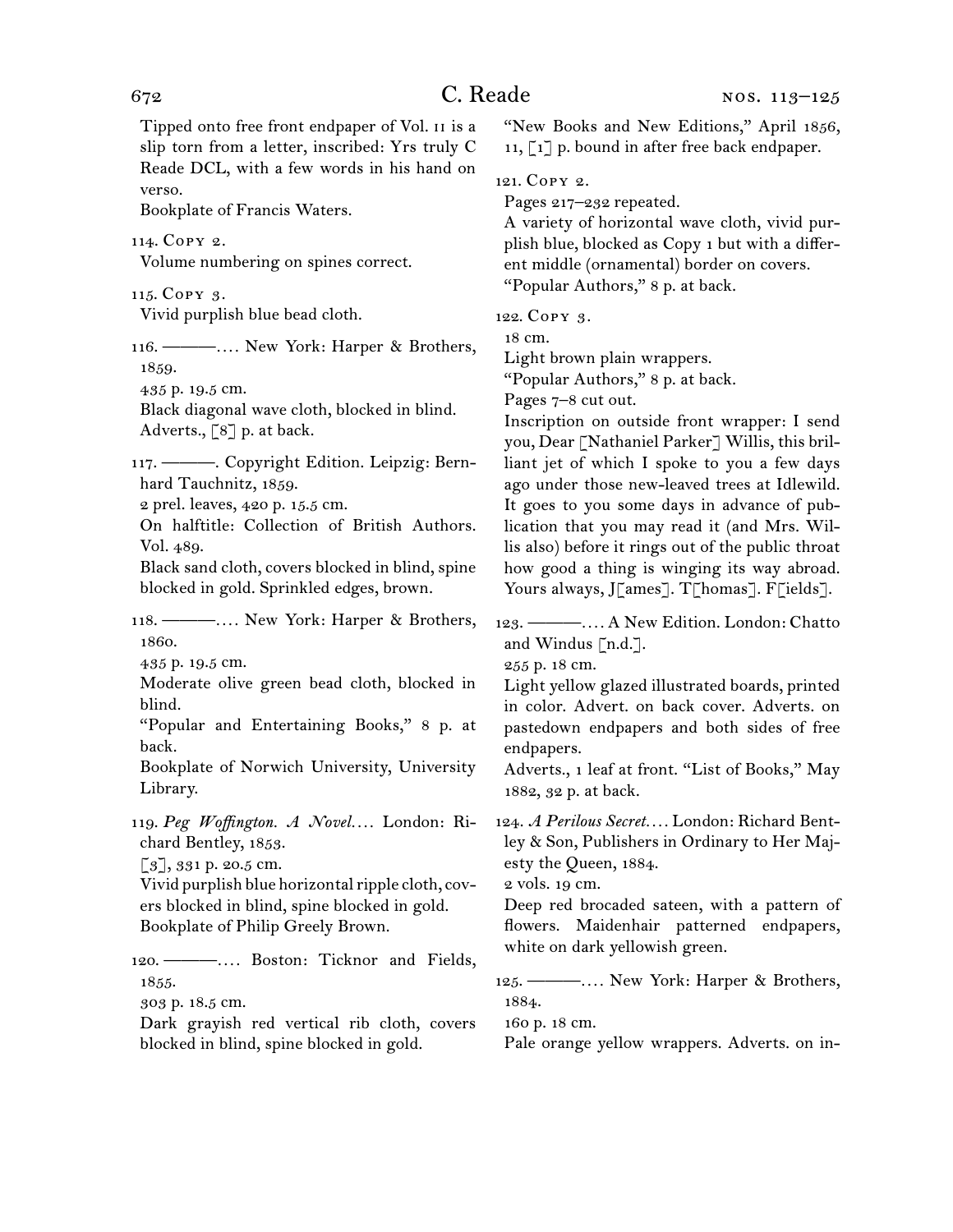side front and inside and outside back wrappers.

"Some Popular Novels," 7 p., and "Brilliant American Novels," [1] p., at back.

126. Copy 2.

18.5 cm.

Very dark green sand cloth, author's signature blocked in gold on front cover, in blind on back cover, spine blocked in gold. On spine: Charles Reade's Novels. Perilous Secret.

Adverts. as above.

127. … *A Perilous Secret. A Novel. . . .* New York: Harper & Brothers, 1884.

[3]–50 p. 28 cm.

Caption title. At head of title: Harper's Franklin Square Library. Number 384. June 27, 1884.

No wrappers; stapled.

Adverts.,  $\lceil 4 \rceil$  p. at back.

128. *A Perilous Secret; or Love and Money. . . .* New York: John W. Lovell Company [1884]. 267 p. 18.5 cm.

Grayish greenish yellow decorated wrappers, front wrapper printed in black and red. On outside front wrapper: Lovell's Library. Vol. 8, No. 415. Aug. 5, 1884. Adverts. on inside front and inside and outside back wrappers.

Adverts.,  $\lceil 4 \rceil$  p. at back.

In a case with bookplate of Esher.

129. *The Picture. . . .* New York: Harper & Brothers, 1884.

48 p. 17 cm.

Cover title.

Pale orange yellow wrappers. Adverts. on inside front and inside and outside back wrappers.

"Some Popular Novels," 12 p. at back.

130. *The Picture. Jack of All Trades. A Matter-of-Fact Romance. Being a Narrative of the Famed Elephant Djek And Her Keeper. The Great Elephant of the King of Siam. 11 Feet High. 9000 Pounds. . . .* New York: George Munro [1884].

88 p. 17.5 cm.

Pale orange yellow decorated wrappers, outside front wrapper printed in black and reddish brown. On outside front wrapper: No. 206. The Seaside Library. Pocket Edition. April 12, 1884. Adverts. on inside front and inside and outside back wrappers.

"The Seaside Library,"  $\lceil 8 \rceil$  p. at back.

Stamped on t.p.: Library of Congress Copyright. Apr  $4\,1884$  [in pencil:] 6544 [stamped:] City of Washington. Stamped on verso of title leaf: Library of Congress Dec 21 1933 Duplicate Exchange.

131. *Plays by Charles Reade. Masks and Faces. The Courier of Lyons. It Is Never Too Late to Mend.* Edited with an introduction and notes by Michael Hammet*. . . .* Cambridge, London, New York, New Rochelle, Melbourne, Sydney: Cambridge University Press [1986].

 $xi, [1]$ , 170 p. Illus. 23.5 cm.

Halftitle: British and American Playwrights 1750–1920. General editors: Martin Banham and Peter Thomson. Charles Reade. Black buckram.

132. *Poverty and Pride. A Drama in Five Act*s*. . . .* Being the Authorized English Version of "Les Pauvres de Paris." Drama by Messrs. Edouard Brisebarre and Eugene Nus. London: Richard Bentley, 1856. 64 p. 18 cm.

Light yellowish brown wrappers.

133. *Propria Quae Maribus, a Jeu d'Esprit: and The Box Tunnel, a Fact. . . .* Boston: Ticknor and Fields, 1857. 108 p. 18.5 cm.

"Author's Edition."

Halftitle: Two New Stories by Charles Reade. Light reddish brown wrappers. Adverts. on inside front and inside and outside back wrappers.

"New Books and New Editions," Oct. 1857, 11,  $\left[\begin{matrix}1\end{matrix}\right]$  p. at back.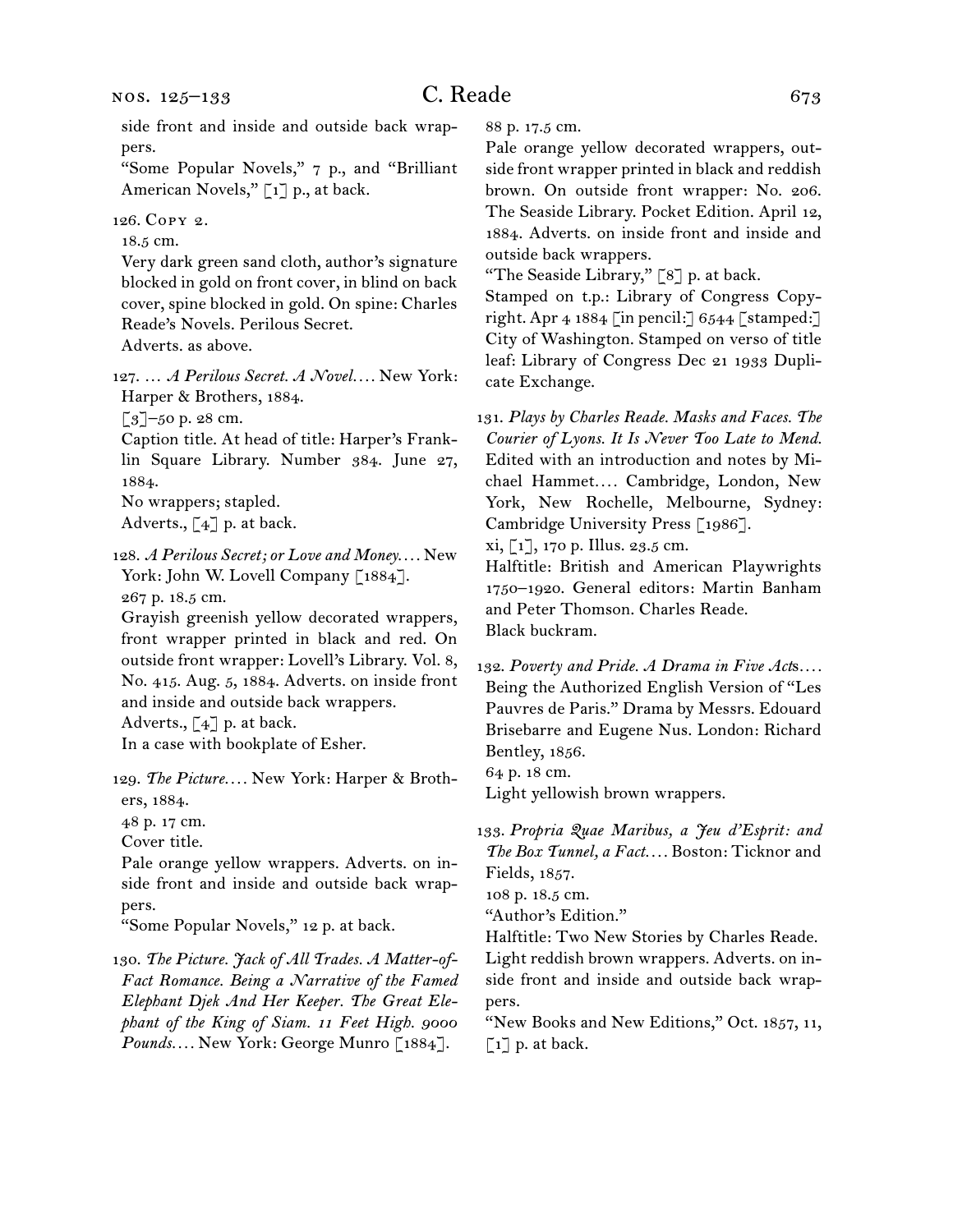134. *The Prurient Prude.* [n.p., 1866.]

8 p. 23.5 cm.

Caption title.

The four leaves, which measure 18.5 cm., have been separated, inlaid and bound with a copy of the Boston 1869 edition of *Griffith Gaunt,* 9 letters from Reade to the attorney William D. Booth concerning his suit against *The Round Table* for libel, clippings relating to the suit, letters to Booth from Wilkie Collins (5), Charles Dickens (1), and others, and other items. There is a loss of text on p. 7 and 8.

Legal sheep, with three leather labels on spine: (1) Reade vs. Round Table; (2) Griffith Gaunt; (3) Wm. D. Booth.

Inscription on free front endpaper: Presented to Agnes B. Lippincott by her father, Wm. D. Booth. 1875 "The first Copyright suit ever tried in America, and the one which settled (in fact *made*) the Copyright law in the United States."

135. *Put Yourself in His Place. . . .* London: Smith, Elder & Co., 1870.

3 vols. 19.5 cm.

Dark yellowish green fine diaper cloth, covers blocked in black, spine blocked in gold and black.

Bookplate of Carroll Atwood Wilson.

136. ———. Author's Edition.... New York: Sheldon and Company [1870].

360 p. Front., plates. 23 cm.

The illustrations are by Robert Barnes.

Pale yellow green wrappers. Adverts. on inside front and inside and outside back wrappers. "Mrs. Edward's Novels" on verso of title leaf. "Charles Reade's Letter," a facsimile, on leaf following title leaf; verso blank.

137. Copy 2.

23.5 cm.

Dark grayish green pebble cloth, spine blocked in gold.

Adverts. and facsimile as above.

138. Copy 3.

23.5 cm.

Vivid purplish blue sand cloth, spine blocked in gold.

Verso of title leaf blank; "Mrs. Edwards's Novels" on verso of leaf with facsimile letter.

139. *Put Yourself in His Place. . . . A Novel. . . .* Illustrated*. . . .* New York: Harper & Brothers, 1870.  $\lceil 5 \rceil$ –207 p. Front., illus. 24 cm.

The illustrations are by Robert Barnes.

Very dark yellowish green pebble cloth, covers blocked in blind, spine blocked in gold.

Adverts., p. [1]–2 at front. "New Books," June 1870, 6 p., and miscellaneous adverts., [2] p., at back.

Inscription on free front endpaper dated Aug. 1870.

140. *Put Yourself in His Place. . . .* Popular Edition. London: Chatto & Windus, 1904. 220 p. 22.5 cm.

Pale yellowish pink illustrated wrappers, printed in blue. Adverts. on inside front and inside and outside back wrappers. Adverts., 4 p. at back.

141. *Put Yourself in His Place.* [London: Printed by William Clowes and Sons], [1870].

85 p. 18.5 cm.

A play.

Lacks t.p. Caption title on p.  $\lceil 1 \rceil$ ; authorship does not appear in this copy.

Light yellow plain glazed wrappers. Portion of front wrapper torn off.

Interleaved, with manuscript changes by the author.

Inscription on outside front wrapper: Altered f[…] representa[…] CR[…]. On flyleaf in Reade's hand: to be returned to Charles Reade.

142. *Rachel the Reaper. A Rustic Drama. In Three Acts. . . .* London: Printed by William Clowes and Sons, 1871.

46 p. 18 cm. Cover title.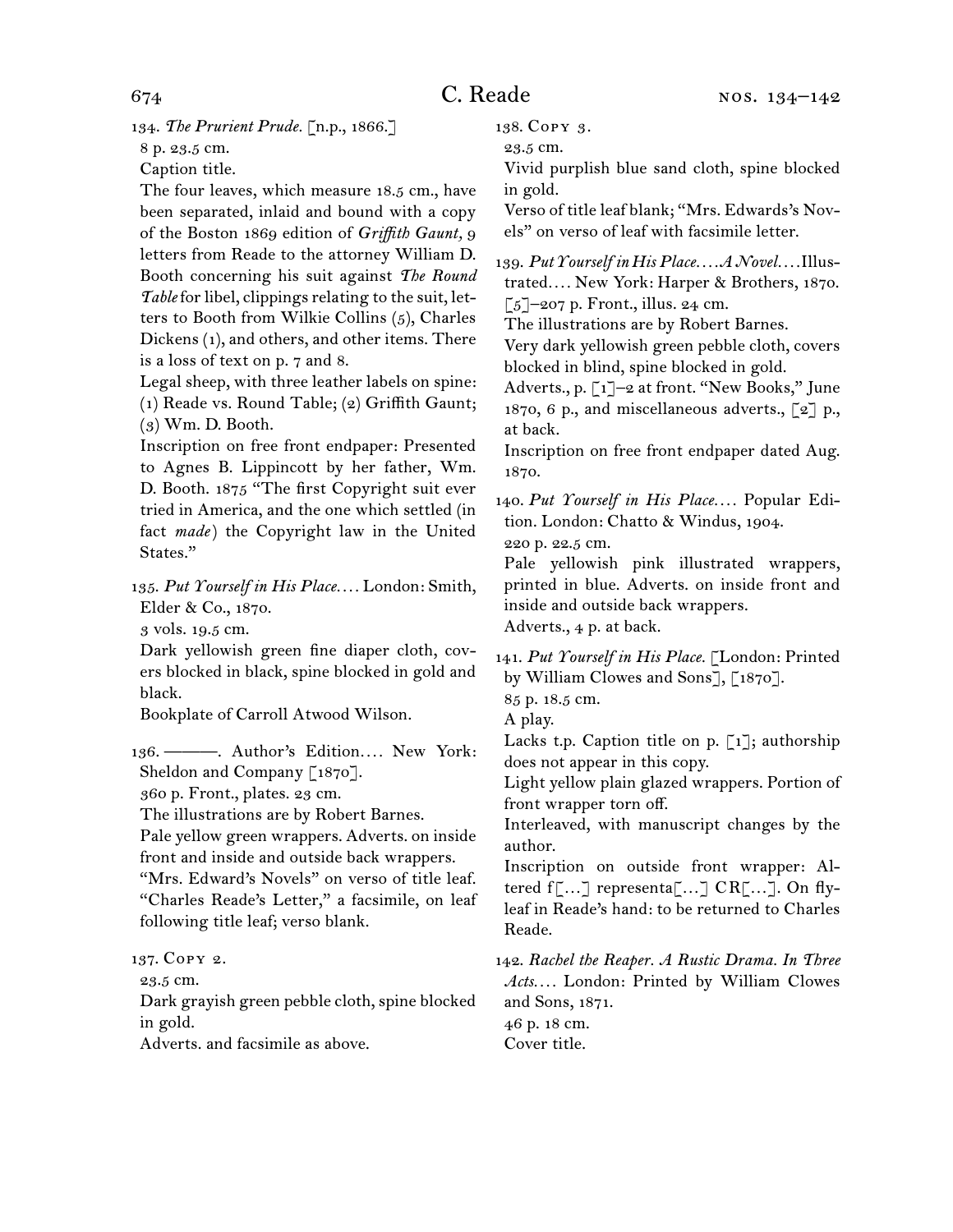- 143. Readiana. Comments on Current Events.... With a Steel-Plate Portrait. London: Chatto and Windus, 1883.
- vi, 329, [1] p. Front. 19.5 cm.

The frontispiece and t.p., both on plate paper, are inserted between p. [ii] and [iii].

Deep reddish orange diagonal fine rib cloth, front cover blocked in black, back cover in blind, spine blocked in black and gold. Floralpatterned endpapers, dark brown on white.

"List of Books," July 1882, 32 p., 18.5 cm., at back.

144. Readiana: Comments on Current Events.... New York: George Munro [1884].

102 p. 17.5 cm.

Pale orange yellow decorated wrappers, front wrapper printed in black and reddish brown. On outside front wrapper: No. 210. The Seaside Library. Pocket Edition. April 29, 1884. Adverts. on inside front and inside and outside back wrappers.

Adverts., x p. at back.

145. ———*. . . .* New York: Norman L. Munro  $[1884]$ .

1 prel. leaf, 105 p. 18 cm.

Brownish pink illustrated wrappers. On outside front wrapper: Munro's Library. Vol. 1, No. 201, June 14, 1884. Adverts. on outside back wrapper.

Adverts.,  $\lceil 5 \rceil$  p. at back.

146. *Selections from the Works of Charles Reade.* With an Introduction by Mrs Alexander Ireland. And a Portrait. London: Chatto & Windus, 1891.

xxxv, 336 p. Front. 19.5 cm.

The Introduction is signed Annie E. Ireland. Bluish black buckram. Bevelled boards. "A List of Books," April 1891, 32 p. at back.

147. *A Simpleton. A Story of the Day....* New York: Harper & Brothers, 1873.  $[5]$ –147 p. 23 cm.

Light brown wrappers. On outside front wrap-

per: No. 400. Library of Select Novels. Adverts. on inside front and inside and outside back wrappers.

Adverts., p. [1]–4 at front. "August Book-List," 6 p., and miscellaneous adverts., [6] p., at back.

148. Copy 2.

24 cm.

Very dark green sand cloth, front cover blocked in blind and gold, back cover in blind, spine blocked in gold.

Adverts. as above.

149. ———*. . . .* London: Chapman and Hall, 1873.

3 vols. 19.5 cm.

Grayish red sand cloth, covers blocked in blind, spine blocked in gold.

Bookplate of Michael Sadleir.

150. Copy 2.

Vivid purplish blue sand cloth, with different blocking in blind on covers and different blocking in gold on spine.

151. *A Simpleton; A Story of the Day. . . .* Toronto: Hunter, Rose and Company, 1873.

[4], 356 p. 18.5 cm.

Brownish orange diagonal fine straight-grain morocco cloth, front cover blocked in black and gold, back cover in blind, spine blocked in gold. Bevelled boards.

152. … *Single Heart, and Double Face. . . .* New York: John W. Lovell Company [1882].

118 p. 17.5 cm.

Cover title.

At head of p. [1]: Lovell's Library. Volume 1, No. 28. Sept. 21, 1882.

Grayish greenish yellow illustrated wrappers. Adverts. on inside front and inside and outside back wrappers.

Adverts.,  $\lceil 2 \rceil$  p. at back.

153. *Singleheart and Doubleface. A Matter-of-Fact Romance. . . .* London: Chatto & Windus, 1884. [4], 240 p. 19 cm.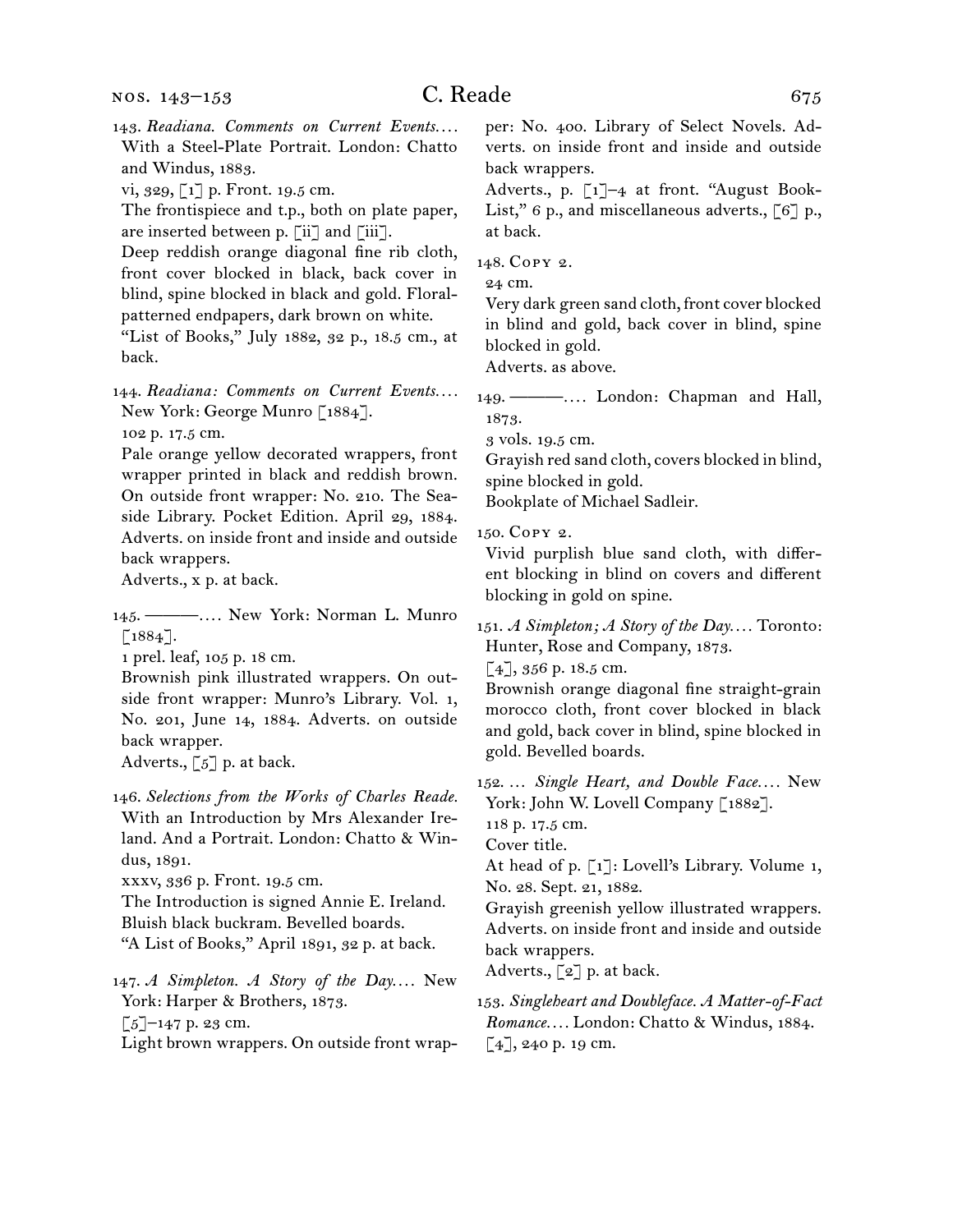Light grayish yellowish brown smooth cloth, with triple diagonal stripes blocked in red alternating with diagonal rows of flowers blocked in blue on front cover and on spine; publisher's monogram blocked in red on back cover. Floral-patterned endpapers, moderate yellow green on white.

"List of Books," Dec. 1883, 32 p. at back.

154. *Singleheart and Doubleface. An Original Drama. . . .* London: Printed by J. C. Durant, But not Published, 1882.

 $[2]$ , v,  $[3]$ -54 leaves. 23.5 cm.

The leaves are mounted in an album.

Moderate reddish brown diagonal fine rib cloth, with a double rule border blocked in gold on front cover. Paper label on front cover, with inscription in Reade's hand: cut for Rehearsal Singleheart and Double face Charles Reade D.C.L. ["D.C.L." lined out].

Inscription in Reade's hand on p. [i]: Property of Charles Reade 3 Blomfield Villas Uxbridge Road.

With changes in the author's hand throughout.

155. … *Singleheart, and Doubleface, Etc. Good Stories, With No Waste of Words. . . .* Illustrated. New York: Harper & Brothers [1882.] 35 p. Illus. 28 cm.

Cover title. At head of title: Harper's Franklin Square Library. No. 268. [Sept. 1, 1882.] Caption Title: Multum in Parvo. A Series of Good Stories, with No Waste of Words. The illustrations are by Matt Stretch. No wrappers; stapled. Adverts.,  $\lbrack 5 \rbrack$  p. at back.

156. *A Terrible Temptation. A Story of To-Day. . . .*  Boston: James R. Osgood and Company, Late Ticknor & Fields, and Fields, Osgood, & Co., 1871.

3 parts in  $2 (\lceil 2 \rceil, 124 \rceil)$ . Illus. 23.5 cm.

Parts I-II and Part III; Part IV lacking. Pagination is continuous, and there is a single t.p. only at the front of Parts  $I-II$ .

The illustrations are by Edward Hughes.

Pale yellowish pink illustrated wrappers. Adverts. on inside front and inside and outside back wrappers.

Adverts.,  $\lbrack 2 \rbrack$  p. at back of Parts  $I-II$ .

157. ———*. . . .* Boston: James R. Osgood and Company, Late Ticknor & Fields, and Fields, Osgood, & Co., 1871.

 $[2]$ , 172 p. Illus. 23 cm.

Illustrations as above.

Light yellow decorated wrappers. "Author's Edition" on outside front wrapper. Adverts. on inside front and inside and outside back wrappers.

Adverts.,  $\lceil 2 \rceil$  p. at back.

158. Copy 2.

23.5 cm.

Moderate reddish brown sand cloth, front cover blocked in blind and gold, back cover in blind, spine blocked in gold. Adverts. as above.

159. Copy 3.

23.5 cm.

Very dark green pebble cloth, same blocking as Copy 2.

Adverts. as above.

160. *A Terrible Temptation. A Story of the Day. . . .* London: Chapman and Hall, 1871.

3 vols. 19 cm.

Dark yellowish green diagonal dot and line cloth, front cover blocked in black, back cover in blind, spine blocked in black and gold. Bookplate of Mrs. Herbert Smith.

161. Copy 2.

Dark reddish purple sand cloth, covers blocked in blind, spine blocked in blind and gold. Blocking differs from that of Copy 1.

Bookplates of Stanley Austin and Carroll Atwood Wilson.

162. *A Terrible Temptation. A Story of To-Day. . . .* New-York: The New York News Company [1871?].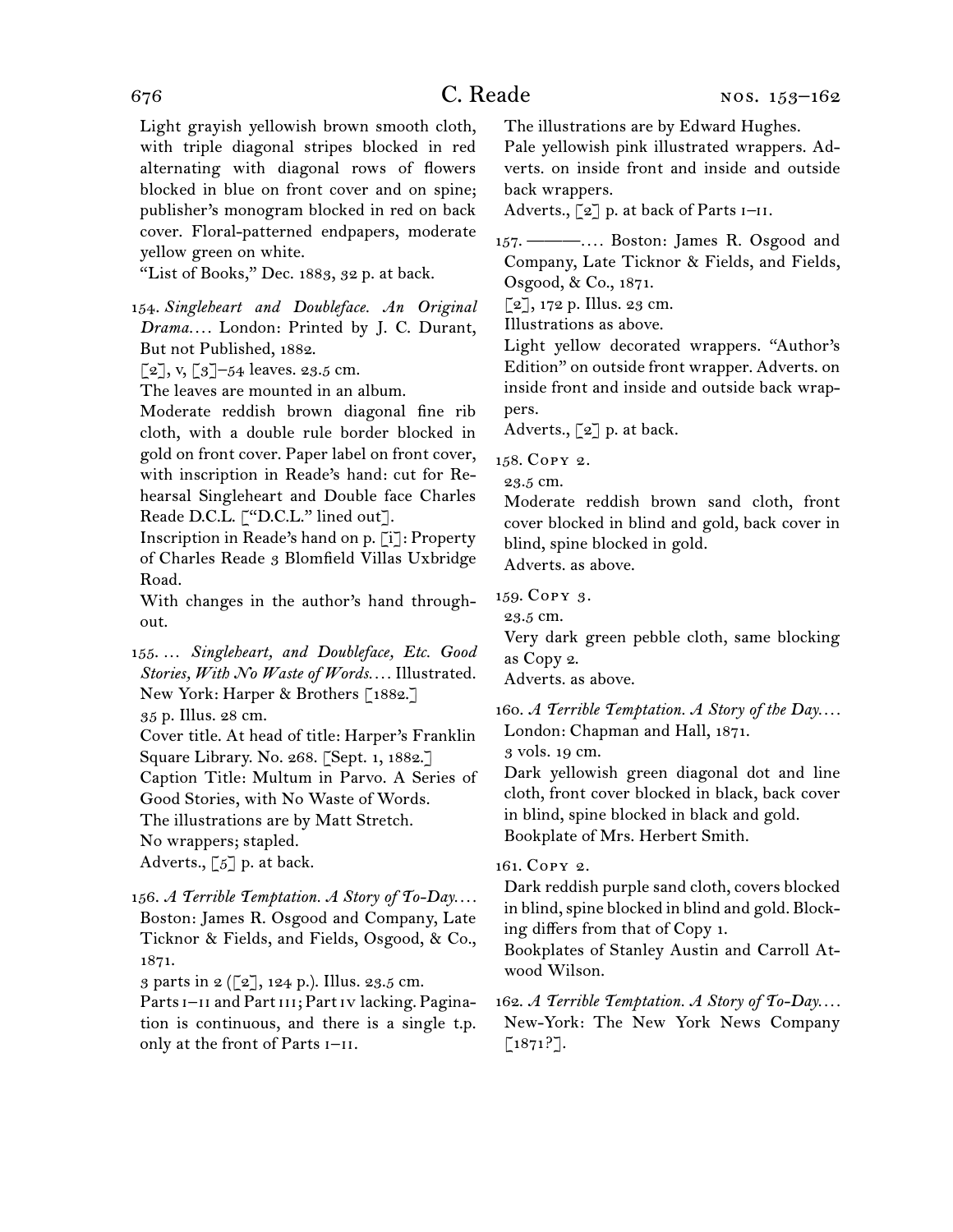# $C.$  Reade 677

116 p. 23.5 cm.

Pale yellow wrappers. Adverts. on outside back wrapper.

163. *Trade Malice: A Personal Narrative; and The Wandering Heir: A Matter of Fact Romance. . . .* London: Samuel French, 1875.

[8], 63, 279 p. 20 cm.

Very dark yellowish green sand cloth, blocked in gold. Title on front cover and on spine: The Wandering Heir; on back cover: Trade Malice. Adverts. on verso of dedication leaf and on both sides of leaf following it.

164. The Wandering Heir, A Christmas Story.... Toronto: Hunter, Rose and Company, 1872. 206 p. 19 cm.

Moderate brown pebble cloth, front cover blocked in black and gold, spine blocked in gold. Bevelled boards.

Adverts.,  $8, \lceil 4 \rceil$  p. at back.

165. ———*. . . .* Detroit: Craig and Taylor [1872?].

206 p. 18 cm.

Text on t.p. framed by a single rule border in red.

Sheets of the Hunter, Rose edition with an American t.p.

Orange brown dotted-line cloth, front cover blocked in black, back cover in blind, spine blocked in gold. At head of front cover: Collection of British Authors.

Adverts., 8 p. at back, as in Hunter, Rose edition (but without 4 unnumbered pages): "Hunter, Rose, & Co.'s Publications," p. [1]– 4; "Dawson Brothers' Publications," p. [5]–7; "Advertisements," p. 8.

166. *The Wandering Heir. . . .* Boston: James R. Osgood and Company, Late Ticknor & Fields, and Fields, Osgood, & Co., 1873.

[4], 223 p. 17.5 cm.

"From author's advance sheets."

Very dark green pebble cloth, covers and spine blocked in blind.

"Choice and Popular Works of Fiction," 12 p.

at back.

167. The Wandering Heir. A Novel.... Illustrated*. . . .* New York: Harper & Brothers, 1873.  $\lceil 9 \rceil$ –76 p.  $\lceil 2 \rceil$  plates. 23.5 cm.

One of the illustrations is by S. L. Fildes, the other by Charles Green.

Pale orange yellow wrappers. Adverts. on inside front and inside and outside back wrappers.

Adverts., p. [1]–4 at front. "Winter Book-List,"  $4$  p. at back.

168. Copy 2.

24 cm.

Very dark green sand cloth, front cover blocked in blind and gold, back cover in blind, spine blocked in gold.

Adverts. as above.

169. *The Wandering Heir. A Matter-of-Fact Romance. . . .* A New Edition. With Eleven Illustrations by Helen Paterson, S. L. Fildes, Charles Green and Henry Woods. London: Chatto and Windus [1882].

 $\lceil 2 \rceil$ , 309 p., 1 leaf. Front., plates. 19.5 cm.

Deep reddish orange diagonal fine rib cloth, front cover blocked in black, spine blocked in black and gold. Floral-patterned endpapers, dark brown on white.

"List of Books," May 1882, 32 p., 18.5 cm., at back.

170. *The Well-Born Workman; or, A Man of the Day. . . .* London: Printed by Williams & Strahan, 1878.

82 p. 17.5 cm.

A play founded on the novel *Put Yourself in His Place.*

Yellowish white wrappers.

171. *White Lies. A Story. . . .* London: Trübner & Co., 1857.

3 vols. 20.5 cm.

Diagonal straight-grain morocco cloth, blocked in blind: Vols. i and ii, dark olive green; Vol. iii, dark grayish green.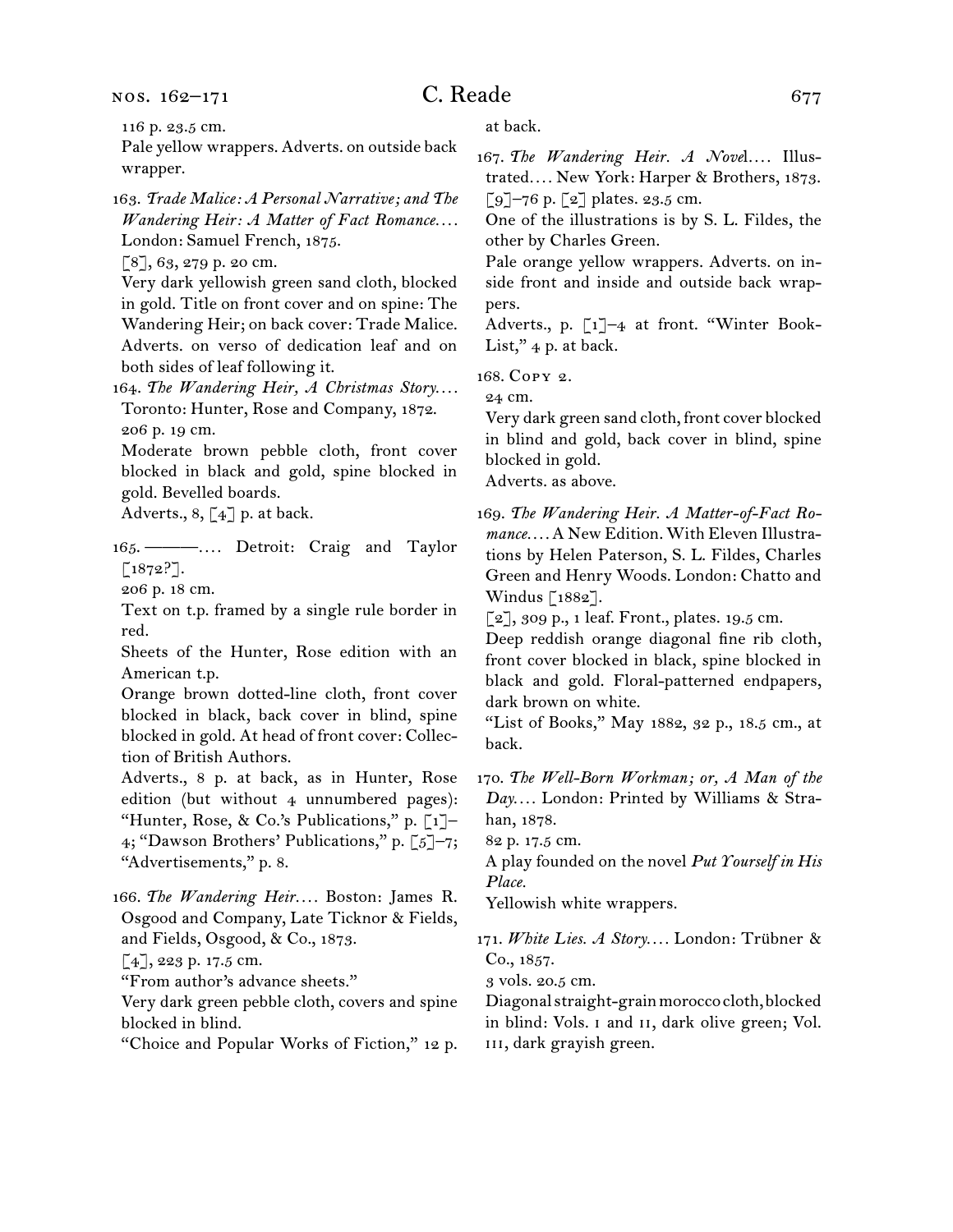Tipped in on free front endpaper of Vol. i is an ALS, Reade to Mr. [Benjamin] Webster, n.d., headed Garrick Club, Cov. Garden, concerning the production of unnamed plays in certain towns.

172. Copy 2.

Blackish purple diagonal wave cloth, blocked in blind as Copy 1.

173. *White Lies. A Novel. . . .* Boston: Ticknor and Fields, 1858.

586 p. 19 cm.

"Author's Edition."

Brownish black vertical rib cloth, covers blocked in blind, spine blocked in gold.

"New Books and New Editions," Dec. 1857, 11, [1] p. bound in after free back endpaper.

*White Lies*

174. *Double Marriage: or, White Lies. . . .* A New Edition. London: Bradbury, Evans, & Co., 1868.

1 prel. leaf, 366 p. Front. 19.5 cm.

The frontispiece and the vignette on t.p. are by Charles Keene.

Very dark yellowish green moiré horizontal rib cloth. Dark grayish reddish brown sand cloth spine.

Adverts.,  $\lceil 2 \rceil$  p. at back.

Pale yellowish pink illustrated wrappers, printed in blue. Adverts. on inside front and inside and outside back wrappers.

Adverts., 8 p. at back. Four advertisement slips tipped in or laid in at various places in the text.

176. *A Woman-Hater. . . .* Edinburgh and London: William Blackwood and Sons, 1877.

3 vols. 19.5 cm.

"Originally published in Blackwood's Magazine."

Vivid purplish blue diagonal fine rib cloth, front cover blocked in black, back cover in blind. Adverts.,  $\lceil 2 \rceil$  p. at back of Vols. II and III. Bookplate of Michael Sadleir.

177. *A Woman-Hater. A Novel....* New York: Harper & Brothers, 1877.

 $\lceil 5 \rceil$ –178 p.  $\lceil 2 \rceil$  plates. 22 cm.

The two illustrations are by John White Alexander.

Pale orange yellow wrappers. Adverts. on inside front and inside and outside back wrappers.

"Harper's Library of Select Novels," p.  $\lceil 1 \rceil$ -4 at front. "May Book-List," 6 p., and "A Complete List of Novels," 8 p., at back.

178. ———*. . . .* Household Edition. New York: Harper & Brothers, 1877.

251 p. [2] plates. 18.5 cm.

Illustrations as above.

Very dark yellowish green sand cloth, author's signature blocked in gold on front cover, in blind on back cover, spine blocked in gold. On spine: Charles Reade's Novels. Woman Hater. "Valuable and Interesting Works," 4 p. at back.

Bookplate of Philip Greely Brown.

#### contributions

179. *All the Year Round. A Weekly Journal.* Conducted by Charles Dickens. With Which is Incorporated Household Words. Volumes i–xx, Nos. 1–501, April 30, 1859 –November 28, 1868. New Series, Vols. i–iv, Nos. 1–104, December 5, 1868 –November 26, 1870. London.

24 vols. 25 cm. (New Series, 26 cm.)

New Series, Volume iv, Nos. 82–104, June 25, 1870–November 26, 1870, conducted by Charles Dickens, Jun.

Vols. I-II, yellowish green horizontal cord cloth, blocked in blind. Vols.  $III-XX$ , olive green vertical cord cloth (shade and texture of cloth varying), different blocking in blind. New Series, Vols. I-IV, greenish blue diagonal dot-

<sup>175.</sup> *The Double Marriage; or, White Lies. . . .* Popular Edition. London: Chatto & Windus, 1906. 136 p. 22 cm.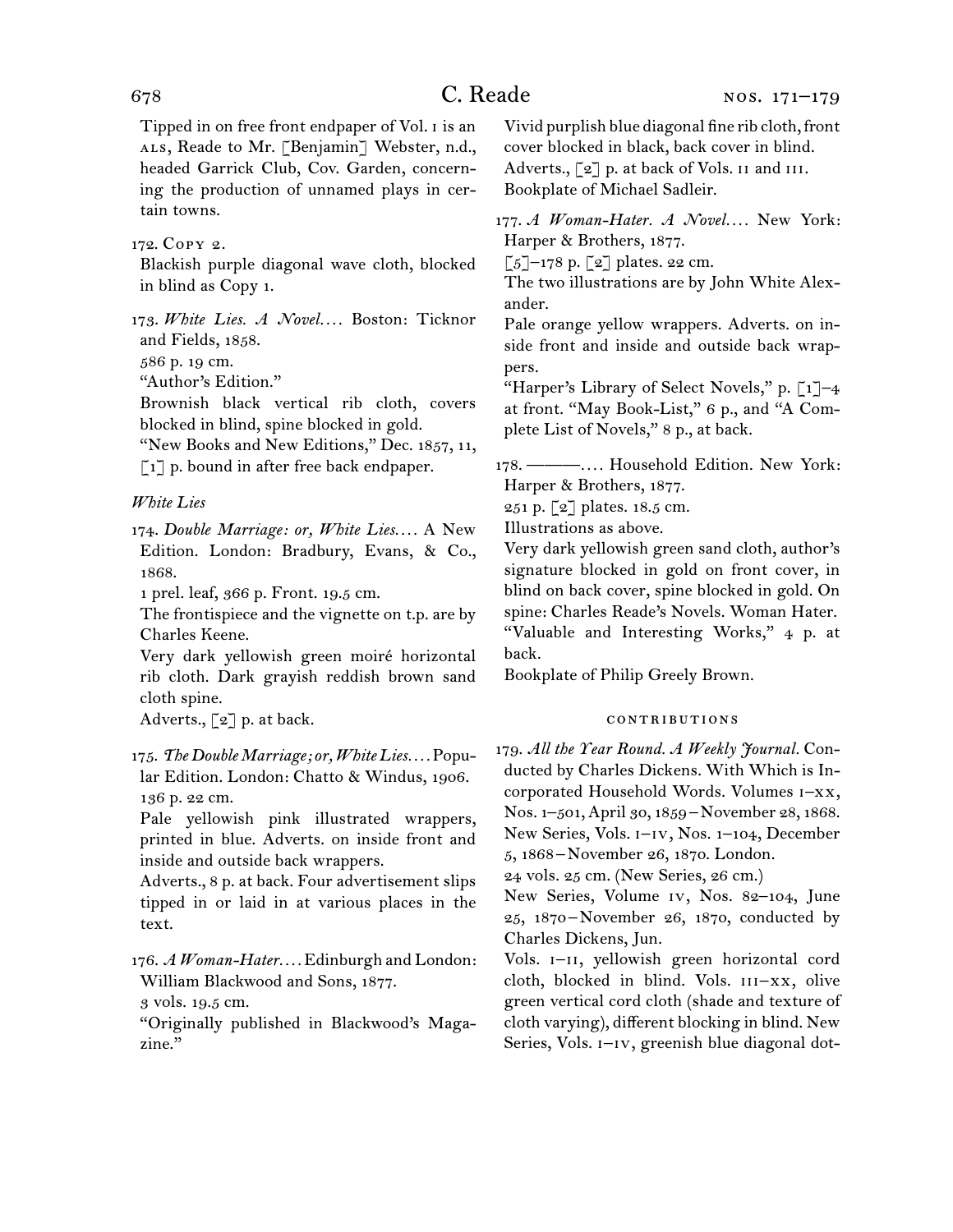and-ribbon cloth, different blocking in blind. For contributions by Reade and other authors included in this catalogue, see Percy H. Fitzgerald, *Memories of Charles Dickens with an Account of "Household Words" and "All the Year Round" and of the Contributors Thereto* (Bristol: J. W. Arrowsmith Ltd. [1913]).

In DICKENS collection  $[CD 520]$ .

The Parrish Collection includes also separate numbers of *All the Year Round,* which are entered in this catalogue under the names of the contributors and the titles of the contributions.

180. *The Autographic Mirror: Autographic Letters and Sketches of Illustrious and Distinguished Men of Past and Present Times; Sovereigns, Statesmen, Warriors, Divines; Historians, Lawyers; Literary, Scientific, Artistic, and Theatrical Celebrities.* London and New York: Cassell, Petter, and Galpin [1864–66].

4 vols. Illus. Vols. i–ii, 41.5 cm.; Vols. iii–iv, 32 cm.

Feb. 20, 1864– June 1866.

Vols. I and II in English and French.

The periodical consists of two sections: autographs (and some drawings) in facsimile and brief biographical or anecdotal sketches about the contributors.

Undated autograph aphorism signed by Reade, Vol. III, 1st section, p. 167.

"Biographical Notice" concerning Reade: Vol. iii, 2nd section, p. 87.

Dark green sand cloth, blocked in blind.

Bookplate of Alfred Charles Twentyman in Vols. iii and iv.

In THACKERAY collection [WMT 267].

#### 181. BOUCICAULT, DION.

*Foul Play. A Drama, in Four Acts.* By Dion Boucicault and Charles Reade*. . . .* As First Produced at the Holborn Theatre, London, under the Management of Miss Fanny Josephs, Thursday, May 28, 1868*. . . .* [New York: De Witt, 1871 or 1873.]

33 p. 20 cm.

Greenish gray wrappers.

"De Witt's Acting Plays," [3] p. at back.

182. ———. By Dion Boucicault and Charles Reade*. . . .* As First Produced at the Holborn Theatre, London, under the Management of Miss Fanny Josephs, Thursday, May 28, 1868*. . . .* Chicago: The Dramatic Publishing Company [n.d.]. 33 p. 18.5 cm. Lacks wrappers.

Adverts., [7] p. at back.

183. … *Comedy. . . .* Boston: James R. Osgood and Company, Late Ticknor & Fields, and Fields, Osgood, & Co., 1876.

227 p. 15 cm.

"Copyright, 1875."

T.p. printed in black and red. At head of title: Ninth Volume. Little Classics. Edited by Rossiter Johnson.

"The Box Tunnel," by Charles Reade, p.  $[217]$ –227.

Dark yellowish green diagonal fine rib cloth, with a cut of a bust on a pedestal and other decoration blocked in black on front cover, back cover blocked in blind, spine blocked in black. Glazed edges, reddish orange.

Book label of Clara L. Simon.

A copy of the 1875 issue is in THACKERAY collection [wmt 280].

184. *Golden Book of Tales: Holiday Readings in the Legendary Lore of All Nations.* Edited by William Swinton and George R. Cathcart. New York and Chicago: Ivison, Blakeman, Taylor, and Company, 1882.

8, 339 p. Front., illus. 23 cm.

"The artistic renderings which so richly embellish this volume are from the pencils of the most eminent masters, including Gustave Doré, Cruikshanks, Tenniel, Fredericks, Church, Dielman, White, Hopkins, Thos. Moran, and Sol. Eytinge."—Preface, p. 6.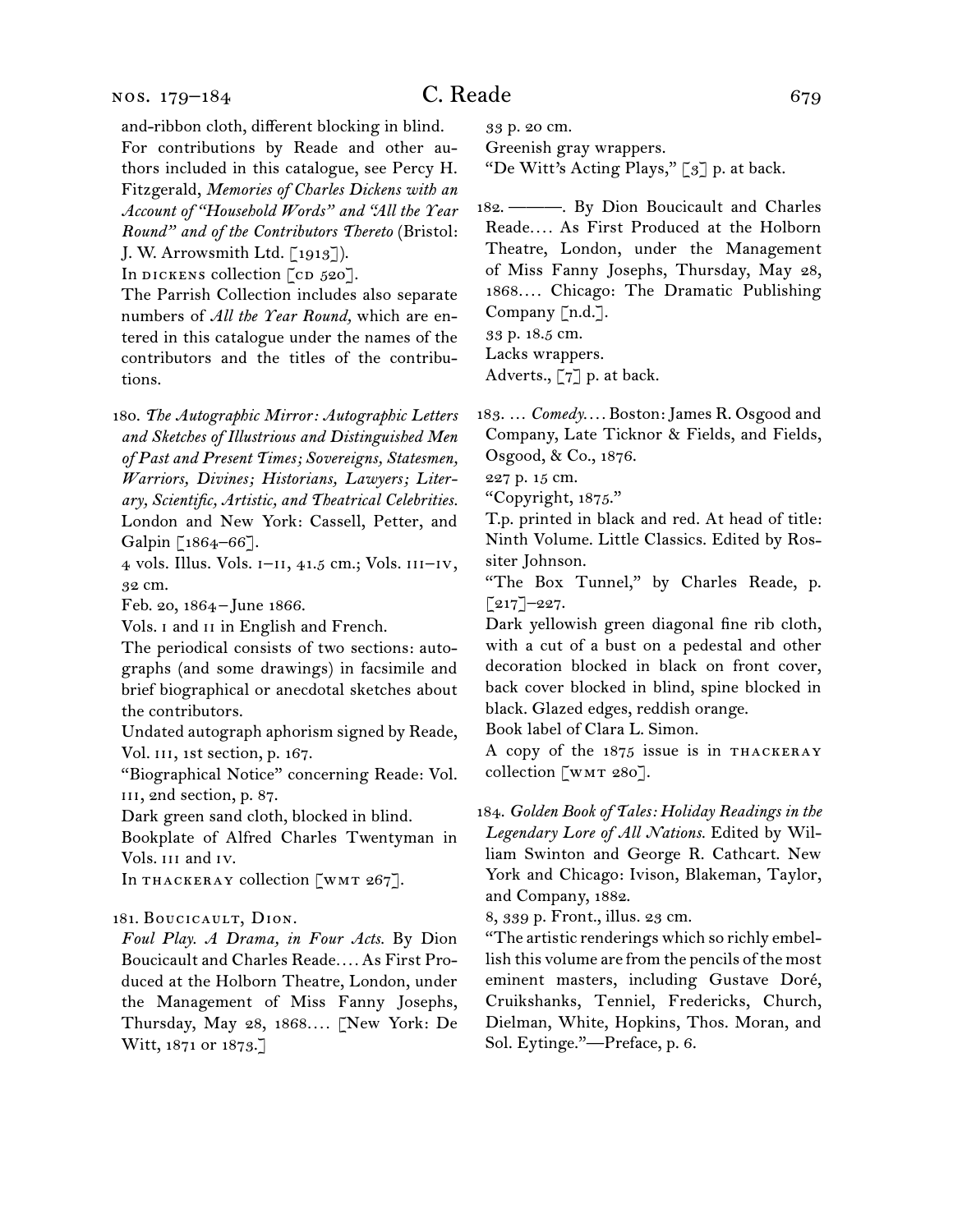"A Tale of the Sea," by Charles Reade, p. 283– 309. The story is taken from *Hard Cash.*

Vivid purplish blue diagonal fine rib cloth, with illustrations and decoration blocked in gold and black on covers and spine. Bevelled boards. T.e.g. Very pale blue moiré horizontal rib endpapers.

Inscribed in pencil on free front endpaper: From Grandpa Ivison Nov. 15th 1881.

#### 185. MAQUET, AUGUSTE.

*The Double Marriage. A Drama, in Five Acts.* By Auguste Maquet and Charles Reade. London: Printed by W. Clowes and Sons [n.d.].

2 prel. leaves, 80 p. 19 cm.

Produced at the Queen's Theatre, October 24, 1867.

Light yellow glazed wrappers.

186. MOLIÈRE, JEAN BAPTISTE POQUELIN.

*The Hypochondriac*: Adapted to the English Stage, from the 'Malade Imaginaire' of Molière. By Charles Reade. London: William Clowes and Sons; and Boston, U.S.: Ticknor and Fields, 1857.

59 p. 18 cm.

Light yellowish brown wrappers.

With deletions and some changes in Reade's hand throughout.

187. Copy 2.

18.5 cm.

On outside front wrapper "Hypochondriac" is lined out and "Robust invalid" is written above in Reade's hand.

With deletions and some changes in Reade's hand throughout.

188. Copy 3.

19.5 cm.

Interleaved with blank leaves for the author's corrections.

Lacks original wrappers; bound in contemporary covers taken from another book: very dark greenish blue moiré diagonal rib cloth. Cover labelled with a portion from the original wrapper, cut off just below the author's name, and with "Hypochondriac" lined out and "The Robust Invalid" written below in Reade's hand. At the top of the label, in the hand of J. G. Saunders, Reade's secretary, is written "Cut Book. (C. Reade's Copy)."

With changes, some in Reade's hand, some in Saunders' hand, for the Adelphi Theatre production, London, June 15, 1870.

Inscription in Reade's hand on blank leaf facing first page of text: The grand mistake fools have made is assuming that this Comedy is a farce. and the character of Argan exagerrated. on the contrary it is wonderfully true and even exact. I had such a character under my eye for ten years; so I know CR.

Inscription in Reade's hand on pastedown front endpaper: Please return this without fail to Charles Reade. Inscription at foot of pastedown front endpaper in the hand of Spielmann, to whom the copy at one time belonged: M. H. Spielmann 21 Cadogan Gardens. S.W. 22:4:97. On a slip tipped in facing t.p. Spielmann has transcribed a passage describing this copy, taken from *Charles Reade: A Biography,* by Malcolm Elwin, London, 1931, p. 207.

189. [MOREAU, EUGÈNE.]

*The Courier of Lyons. A Melodrama.* Condensed and Altered from the French, by Charles Reade. And Produced with Original Effects and Situations, by Charles Kean, at the Princess's Theatre. London: Published for the Writer, by the Dramatic Authors' Society, 1854.

vi, 53 p. 18 cm.

Light brown wrappers.

Inscribed on t.p.: To. C. Kean Esq with. C. Reade's complts & thanks.

190. MOREAU, EUGÈNE.

*The Courier of Lyons; or, The Attack upon the Mail. A Drama. In Four Acts.* Translated from the French of Messieurs Moreau, Siraudin, & Delacour. London: Thomas Hailes Lacy  $[1854?].$ 

43 p. 19 cm.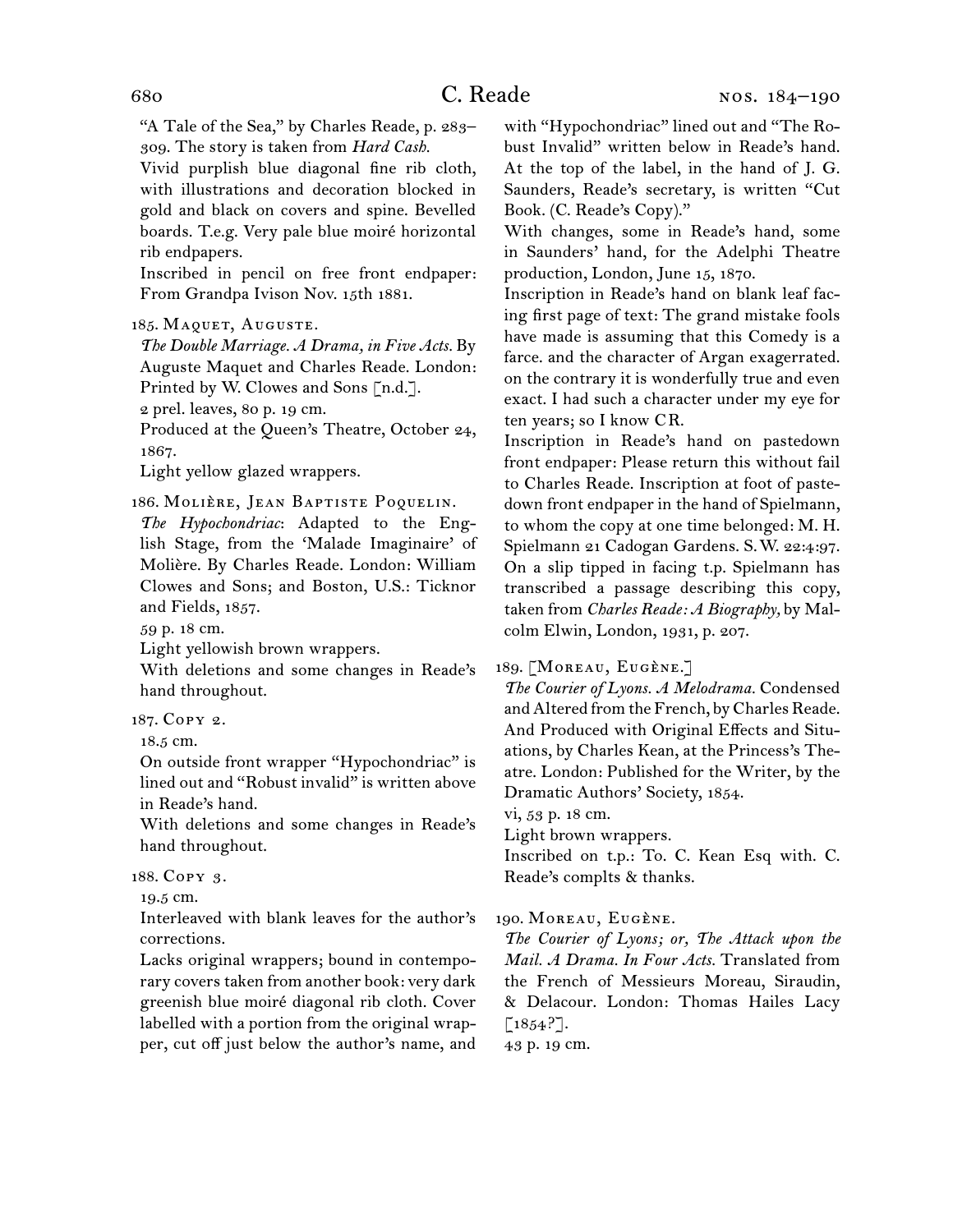The translation is attributed to Reade. Light brown plain wrappers (not original). Adverts., on verso of p. 43.

#### 191. MOREAU, EUGÈNE.

*The Courier of Lyons; or, The Attack Upon the Mail. A Drama. In Three Acts.* Translated from the French of Messieurs Moreau, Siraudin, & Delacour. London: Samuel French, Ltd.; New York: Samuel French [n.d.].

43, [1] p. 18 cm.

The translation is attributed to Reade.

Light brown wrappers. On outside front wrapper: 220. French's Acting Edition (Late Lacy's). Adverts. on inside front and inside and outside back wrappers.

192. *Public and Parlor Reading: Prose and Poetry for the Use of Reading Clubs and for Public and Social Entertainment. Miscellaneous.* Edited by Lewis B. Monroe. Boston: Lee and Shepard, 1878.

viii, 352 p. 20 cm.

Copyright 1872.

"The Lark in the Gold-Fields," p. 28–38, and "Digging for Hidden Treasure," p. 129–132, by Charles Reade.

Very dark green horizontal dotted-line cloth, with a decoration blocked in gold at upper left of front cover, spine blocked in gold. Title on front cover: Miscellaneous Public and Parlor Readings; on spine: Miscellaneous Readings. Bookplate of Erwin S. Graver.

193. Reade, Charles Liston.

*Charles Reade, D.C.L., Dramatist, Novelist, Journalist. A Memoir Compiled Chiefly from his Literary Remains.* By Charles L. Reade and the Rev. Compton Reade. New York: Harper & Brothers, 1887.

x, 448 p. Front. 18.5 cm.

"This biography is offered to the public as a compilation. It will be found to contain both unpublished MSS. of Charles Reade, and also fragments of his correspondence, with numerous extracts from his diaries. These have been

selected with care, from a voluminous mass of literary and personal remains, individually by Mr. Charles L. Reade, the deceased author's literary executor and residuary legatee."— Preface, p. [vii].

Very dark yellowish green sand cloth, Charles Reade's signature blocked in gold on front cover, in blind on back cover, spine blocked in gold.

Bookplate of William Alexander Nash.

194. … ———. By Charles L. Reade and The Rev. Compton Reade. New York: Harper & Brothers [1887].

100 p. 28.5 cm.

Cover title. At head of title: Harper's Franklin Square Library. Number 576. [April 8, 1887.] No wrappers; stapled.

Adverts.,  $\lceil 4 \rceil$  p. at back.

195. [SCRIBE, AUGUSTIN EUGÈNE.]

*The Ladies' Battle! or, Un Duel en Amour! A Comedy, in Three Acts.* London: Hailes Lacy  $\left[1851\right]$ .

35 p. 17 cm.

"This is a condensed Version of a Comedy by Messrs. Scribe and Legouvé, with some trifling changes...."-p. [3]. Translation [by Charles Reade] of *La Bataille de dames; ou, Un Duel en Amour.*

"First Performed at the Royal Olympic Theatre, on Wednesday, May 7th, 1851."

Dark purplish blue calf. Interleaved with blank sheets of blue paper.

Reade's copy, with changes in ink in his hand throughout; also changes in pencil in another hand.

Inscription on t.p.: F. Grove. 6 Carlisle St. Soho. W. London. Inscription in Reade's hand on verso of title leaf: from. C Reade Esq. 10. Great Russel [*sic*] St. Covent. Garden.

196. [SCRIBE, AUGUSTIN EUGÈNE.]

*The Ladies' Battle; or, Un Duel en Amour. A Comedy in Three Acts.* By Charles Reade*. . . .* London: Thomas Hailes Lacy [n.d.].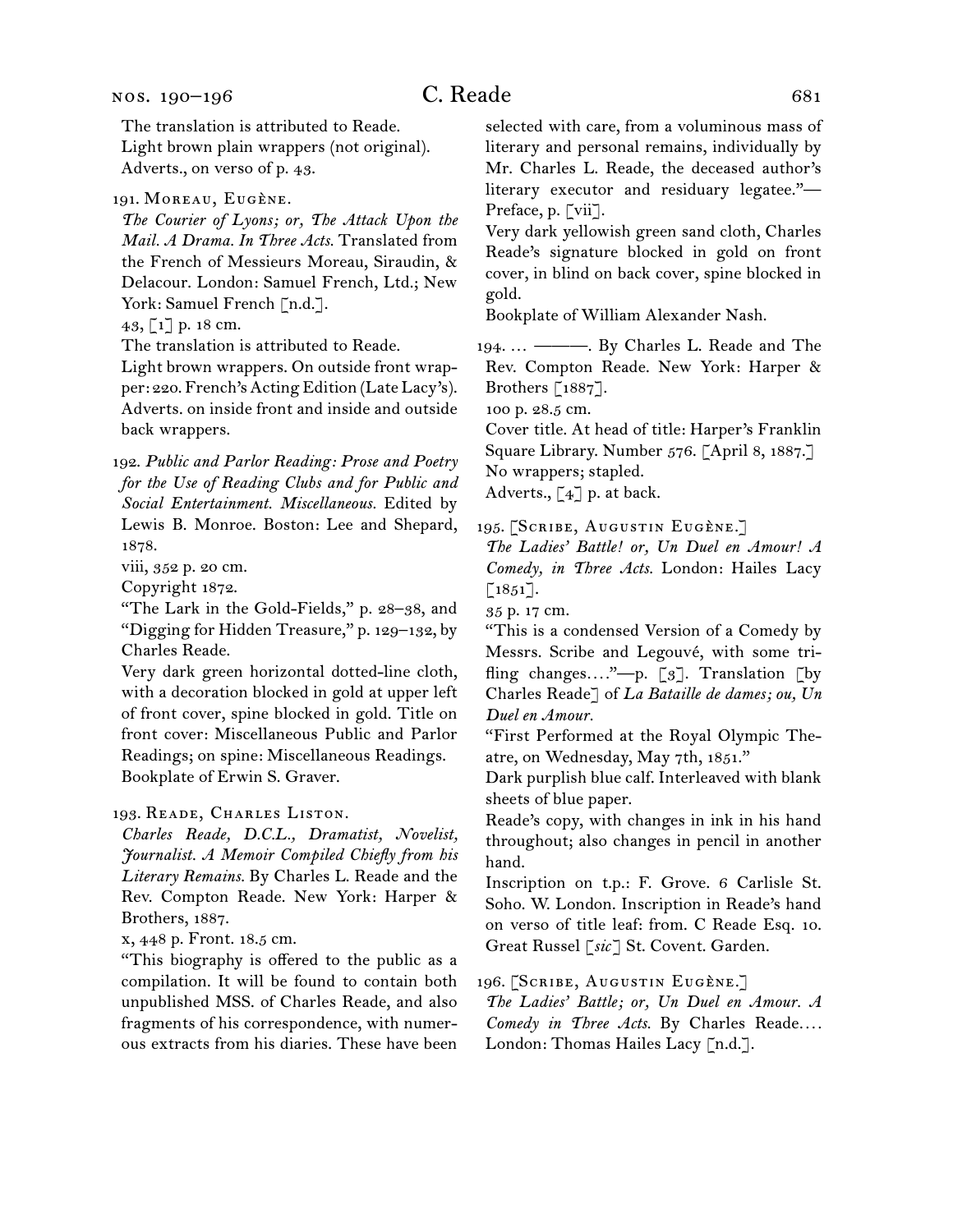41 p. 19.5 cm.

No wrappers; unstitched; edges untrimmed. Adverts. on verso of p. 41.

197. [SCRIBE, AUGUSTIN EUGÈNE.]

… *The Ladies' Battle. Translated from the Celebrated French Drama, "Un Duel en Amour." A Comedy, in Three Acts.* With Original Casts, Costumes, and the Whole of the Stage Business, Correctly Marked and Arranged, by Mr. J. B. Wright, Assistant Manager of the Boston Theatre. Boston: William V. Spencer [1855]. 35 p. 18.5 cm.

At head of title: Spencer's Boston Theatre. No. 116.

The translator, Charles Reade, is not identified.

Yellowish white illustrated wrappers. Adverts. on inside front and inside and outside back wrappers.

198. Stevenson, Robert Louis.

*Strange Case of Dr. Jekyll and Mr. Hyde. . . .* New York: Hurst & Co. [n.d.].

 $[2], 67, [1], [209]$  -237,  $[1], [241]$  -341 p. Facsim. 19 cm.

Contents: *Strange Case of Dr. Jekyll and Mr.*  Hyde, p. [1]-67; "Autobiography of a Thief," [by Charles Reade], p. [209]–243; "Jack of All Trades. A Matter-of-Fact Romance," [by Charles Reade], p. [245]–341.

Deep brown diagonal fine rib cloth, front cover blocked in black, spine blocked in black and gold. On front cover and on spine: Arlington Edition. Advert. on pastedown back endpaper. Adverts., 1 leaf, [6] p. at back.

Inscription on free front endpaper: George B. Gardner December 23, 1/88.

In stevenson collection. *Catalogue,* part i, No. 30g.

199. *Study and Stimulants; or, The Use of Intoxicants and Narcotics in Relation to Intellectual Life, as Illustrated by Personal Communications on the Subject, from Men of Letters and of Science.* Edited by A. Arthur Reade. Manchester: Abel

Heywood and Son; London: Simpkin, Marshall, and Co., 1883.

2 prel. leaves, 206 p., 1 leaf. 19 cm.

Letter from Charles Reade, Feb. 2, 1882, p. 106.

The editor was Charles Reade's nephew.

Grayish yellowish brown diagonal fine rib cloth, front cover blocked in black, back cover in blind, spine blocked in gold and black.

"Catalogue of Books," Feb. 1883, 18 p. at back.

200. ———. Edited by A. Arthur Reade. Philadelphia: J. B. Lippincott and Co.; Manchester: Abel Heywood and Son, 1883.

2 prel. leaves, 206 p., 1 leaf. 19 cm.

"Printers, Abel Heywood and Son, Manchester."

Contribution as above.

Dark grayish reddish brown diagonal fine rib cloth. Glazed paper label on spine. T.e.g.

Both editions in ANTHONY TROLLOPE collection  $[AT 443 - 444].$ 

201. Taylor, Tom.

*The King's Rival. A Drama, in Five Acts.* By Tom Taylor and Charles Reade*. . . .* First Produced at the Theatre Royal, St. James's, October 4, 1854. London: Richard Bentley, 1854.

[7], 72 p. 17 cm.

Light yellow glazed wrappers.

202. Copy 2.

18 cm.

Interleaved prompt copy, with manuscript changes, directions, and sketches. Inscribed on t.p.: John Billington Brighton 1854.

Grayish yellowish brown plain wrappers. Paper label (cut from halftitle, which has been removed from this copy) on outside front wrapper. Inscribed on outside front wrapper: John Billington Brighton 1855. Outside corners of leaves and wrappers trimmed diagonally.

203. Copy 3.

17.5 cm.

Bound with:

*Masks and Faces; or, Before and Behind the Cur-*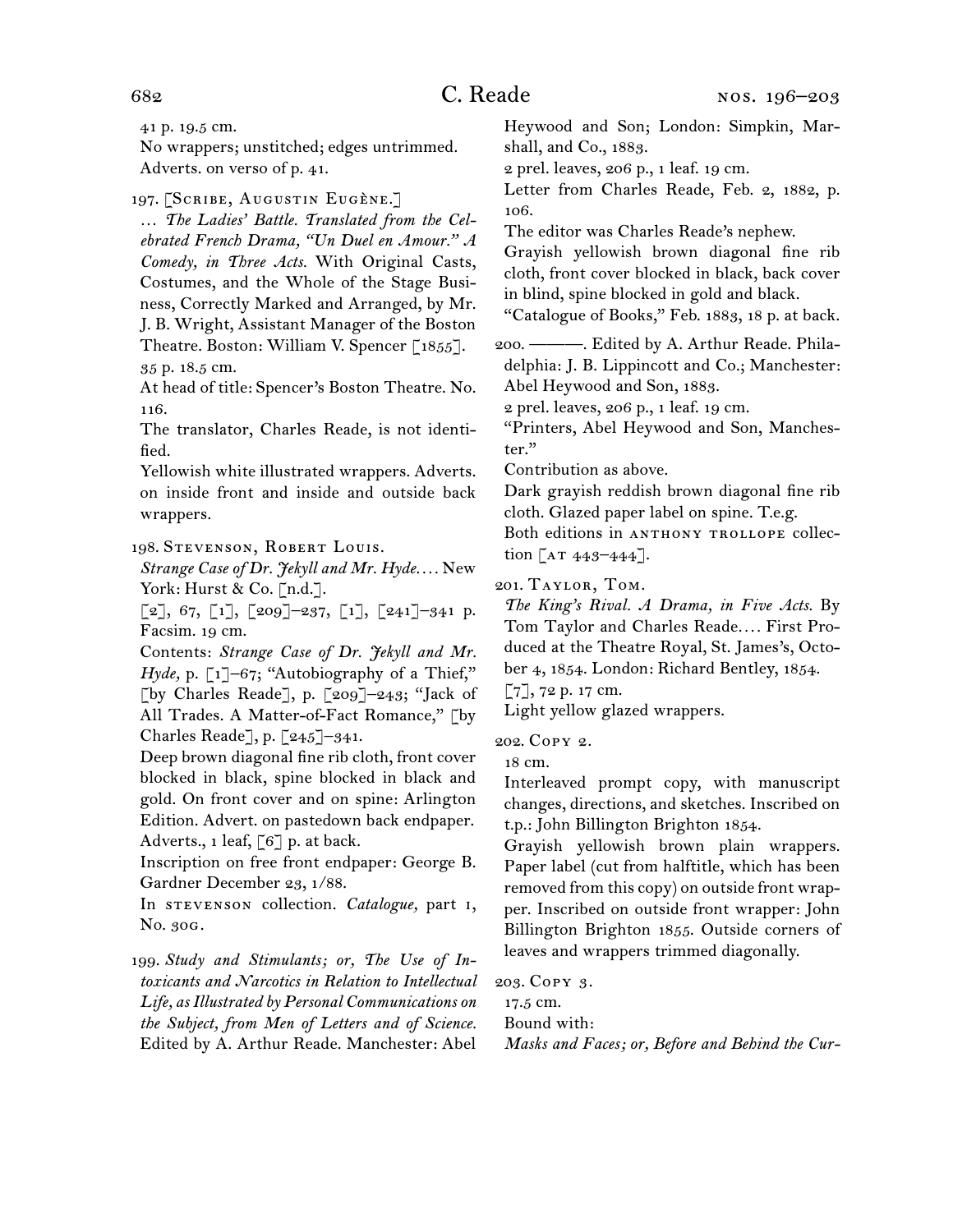and:

*Two Loves and a Life. A Drama in Four Acts.* By Tom Taylor and Charles Reade. Produced at the Theatre Royal, Adelphi, April, 1854. London: Richard Bentley, 1854.

 $\lbrack 5 \rbrack, 85, \lbrack 1 \rbrack$  p.

Moderate olive green horizontal cord cloth, with a floral border blocked in blind on both covers. Title on spine: Dramas by Tom Taylor and C. Reade.

Inscription on free front endpaper: With the kindest regards of Tom Taylor Nov 9. 1854. The name of the recipient has been cut off.

#### 204. Taylor, Tom.

… *The King's Rival; or, The Court and the Stage. A Drama, in Five Acts.* By Tom Taylor and Charles Reade*. . . .* As Performed at the New York Theatres. New-York: Samuel French  $\lceil n.d.\rceil$ .

50 p. 18.5 cm.

At head of title: French's American Drama. The Acting Edition. No. 33.

Light yellowish brown wrappers. Adverts. on outside back wrapper.

#### 205. Taylor, Tom.

*Masks and Faces; or, Before and Behind the Curtain. A Comedy in Two Acts.* By Tom Taylor and Charles Reade. London: Richard Bentley, 1854.

 $[5]$ , 71,  $[1]$  p. 17 cm.

"… produced by Mr. Webster in November, 1852; and played 103 nights at the Haymarket and Adelphi Theatres."

Light yellow glazed wrappers.

Inscription on outside front wrapper: File Copy.

206. Copy 2.

With changes in Reade's hand; he has entirely rewritten the ending.

Tipped in on free front endpaper is an ALS

with envelope, Tom Taylor to Robert Browning, March 16, 1875, about the copyright law.

#### 207. Copy 3.

Bound with *The King's Rival* and *Two Loves and a Life.* See No. 203, *The King's Rival,* Copy 3.

208. Taylor, Tom.

… *Masks and Faces, or Before and Behind the Curtain. A Comedy. In Two Acts.* By Tom Taylor, and Charles Reade*. . . .* With Editorial Remarks, Original Casts, Costumes, Scene and Property Plots, and All the Stage Business. Boston: William V. Spencer, 1855.

60 p. 19 cm.

At head of title: Spencer's Boston Theatre. No. 20.

Pale orange yellow illustrated wrappers. Adverts. on inside front and inside and outside back wrappers.

209. ———. By Tom Taylor, and Charles Reade*. . . .* With Editorial Remarks, Original Casts, Costumes, Scene and Property Plots, and All the Stage Business. New York: Samuel French [1874 or 1875].

 $\lceil 3 \rceil$ –60 p. 22.5 cm.

Pale green wrappers. Adverts. on inside front and inside and outside back wrappers.

210. ———. By Tom Taylor, and Charles Reade*. . . .* With Editorial Remarks, Original Casts, Costumes, Scene and Property Plots, and All the Stage Business. New York: Samuel French [n.d.].

 $\lceil 3 \rceil$ –60 p. 19 cm.

Strong yellow wrappers. On outside front wrapper: No. 240. French's Standard Drama. The Acting Edition. Imprint on outside front wrapper: New York: Samuel French & Son; London: Samuel French. Adverts. on inside front and inside and outside back wrappers.

211. Taylor, Tom.

*Masks and Faces; or, Before and Behind the Curtain. A Comedy, in Two Acts.* By Tom Taylor and Charles Reade. First Produced at the Hay-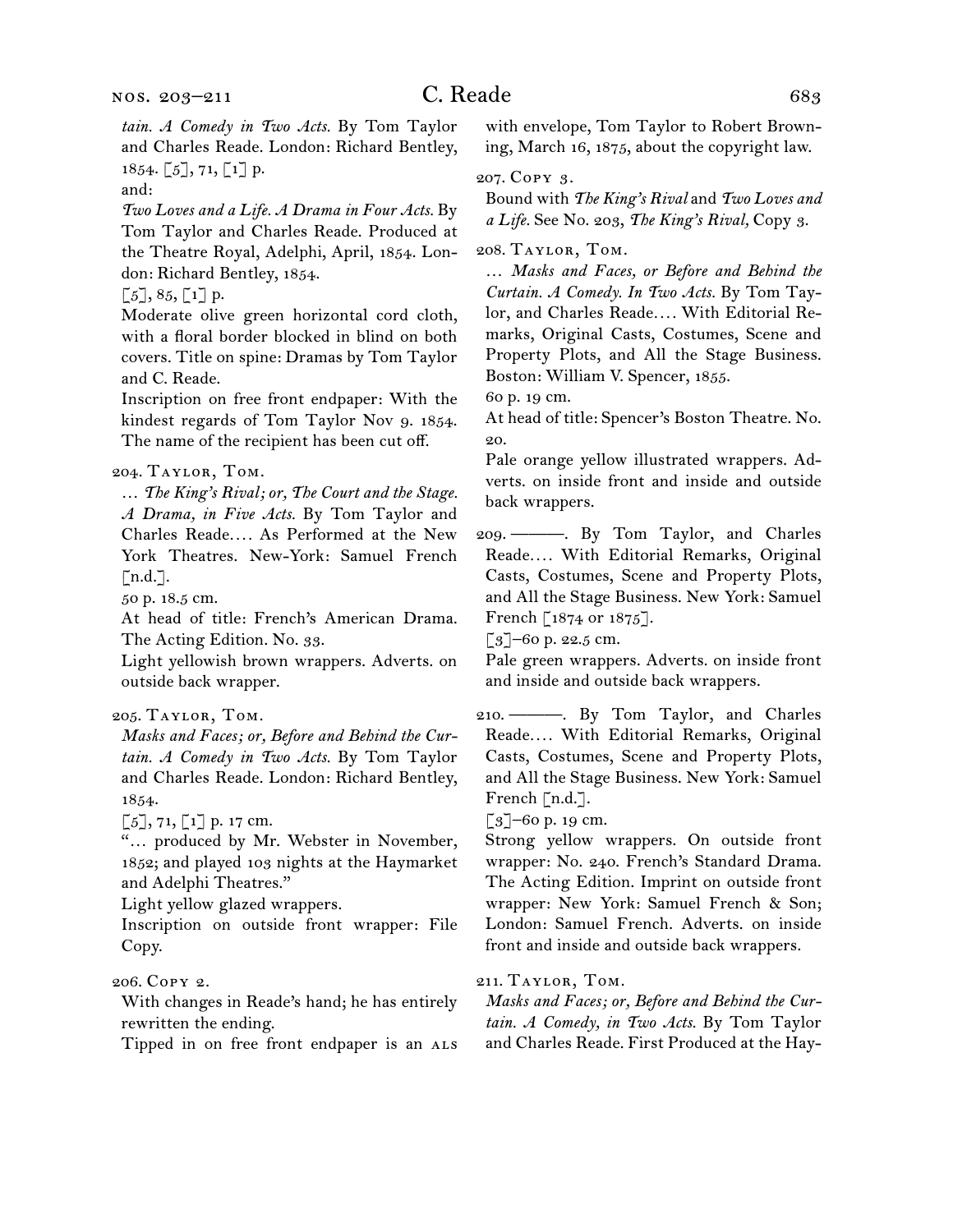market Theatre, London, 1852*. . . .* [London: John Dicks], [n.d.].

20 p. Illus. 18.5 cm.

The illustration, on t.p., repeated on outside front wrapper, is by David Henry Friston.

Moderate yellowish pink illustrated wrappers. On outside front wrapper: Dicks' Standard Plays. No. 1,045. Adverts. on inside front and inside and outside back wrappers.

"Dicks' Standard Plays," [4] p. at back.

#### 212. Taylor, Tom.

*Two Loves and a Life. A Drama in Four Acts.* By Tom Taylor and Charles Reade. Produced at the Theatre Royal, Adelphi, April, 1854. London: Richard Bentley, 1854.

 $[5]$ , 85,  $[1]$  p. 17 cm.

Light yellow glazed wrappers. With changes in Reade's hand.

213. Copy 2.

Bound with *The King's Rival* and *Masks and Faces.* See No. 203, *The King's Rival,* Copy 3.

214. ———. By Tom Taylor and Charles Reade*. . . .* With Casts of Characters, Costumes, and All the Stage Business. New York: Samuel French [n.d.].

48 p. 19 cm.

Pink plain wrappers, with title of play written in ink on outside front wrapper.

215. *Touches of Nature by Eminent Artists and Authors.* London: Alexander Strahan, 1867.

3 prel. leaves, 47 numbered leaves, 47 numbered plates. 31.5 cm.

T.p., dedication page, and plates printed within gold borders.

"The Tale-Maker and the Tale-Bearer," by Charles Reade, leaf 25, illustrated by W. Small.

Vivid purplish blue sand cloth, front cover elaborately blocked in gold and black, back cover in blind, spine blocked in gold and black. Bevelled boards. A.e.g.

Book label of William Henry Hatton. In CRAIK collection  $[DC 172]$ .

adaptations, parodies, etc.

216. Burnand, Sir Francis Cowley.

… *Chikkin Hazzard. A Novel.* By Charles Readit, and Dion Bounceycore.... London: Brabury, Agnew, & Co., 1881.

viii, 120 p. 16.5 cm.

At head of title: "Our Novel Shilling Series."

A parody of *Foul Play.*

White illustrated boards, printed in black and red.

#### 217. [CLARK, JOHN WILLIS.]

*The Lyons Mail; A Drama in Four Acts*, Freely Adapted from Le Courrieur de Lyon, for Performance at the A.D.C., Cambridge, 1895. Cambridge: Printed at the University Press, 1895. 68 p. 17 cm.

"*The Lyons Mail* was first performed by the A.D.C. in the Michaelmas Term, 1870. It is based upon the version of *Le Courrier de Lyon*  prepared by Mr Charles Reade for representation at the Princesses Theatre in 1854*. . . .* The play has now been carefully revised*. . . .*"—p.  $\lceil 3 \rceil$ .

Light green wrappers.

218. Daly, Augustin.

… Griffith Gaunt; or, Jealousy. A Drama, in Five Acts*. . . .* Author's Edition*. . . .* New York: W. C. Wemyss, 1868.

45 p. 19 cm.

At head of title: No. 3. Wemyss' Acting Drama.

Light brown wrappers. Adverts. on inside front and inside and outside back wrappers.

219. Hall, Charles.

*It Is Never Too Late to Mend. Quadrille*, Composed by Charles Hall. Performed Nightly with the Greatest Success at the Royal Princess's Theatre*. . . .* London: Hopwood & Crew [1866?].

1 prel. leaf, 7 p. 34.5 cm.

Cover title, printed in red and black.

Caption title: "It's Never Too Late to Mend."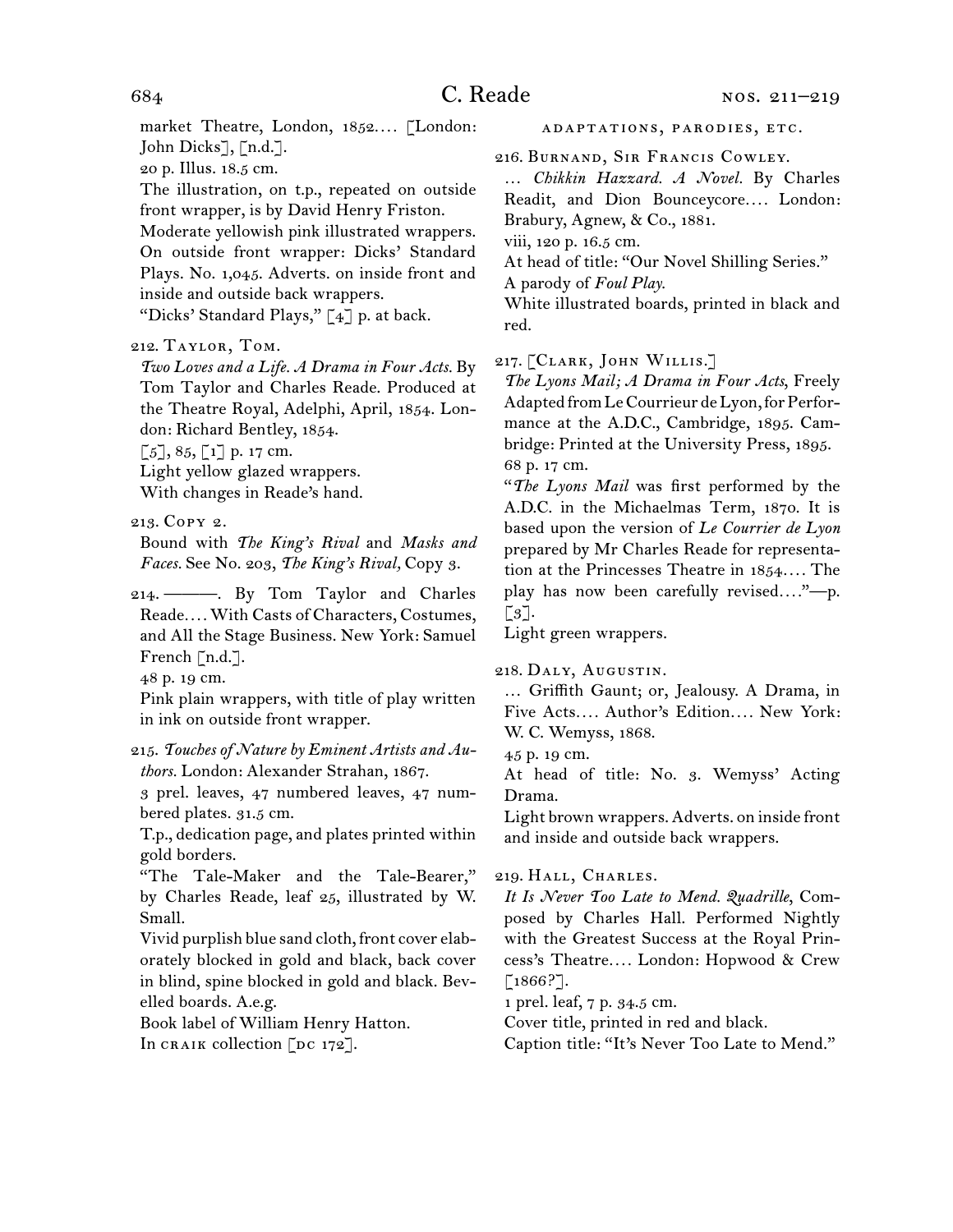# C. Reade 685

Page [1], blank; adverts., verso of p. 7.

Unbound; light brown paper strip pasted along spine.

220. Hazlewood, Colin Henry.

*Never Too Late to Mend.* A Drama of Real Life in Four Acts Founded on Mr. Charles Reade's Popular Novel*. . . .* London: Thomas Hailes Lacy [1860].

65 p. 20 cm.

"As performed at the Royal Marylebone Theatre, 1859." Unbound, unopened, unstitched.

Advert., on verso of p. 65.

221. Copy 2.

19.5 cm.

Light brown plain wrappers (not original). Unopened.

222. ———. A Drama of Real Life in Four Acts Founded on Mr. Charles Reade's Popular Novel*. . . .* New York: Samuel French & Son; London: Samuel French [n.d.].

65 p. 19 cm.

Bright orange wrappers. On outside front wrapper: No. 370. French's Standard Drama. The Acting Edition. Adverts. on inside front and inside and outside back wrappers.

223. … *Travesty. . . .* Boston: William F. Gill and Company, 1875.

238 p. 16.5 cm.

At head of title: The Treasure-Trove Series. (The Choicest Humor by the Great Writers.)  $\lceil \text{Vol. } 2. \rceil$ 

"A Treble Temptation. By the Author of 'It is always too early to Sew,' 'Love me Tall, Love me Short,' 'Who's Griffiths?' etc.," signed F. C. Burnand, p. [7]–66.

Moderate reddish brown diagonal fine rib cloth, with a cut of two imps and other decoration blocked in black and gold on front cover, back cover blocked in blind, spine blocked in black and gold. Glazed edges, reddish orange. In THACKERAY collection [WMT 333].

224. Turner, Cyril.

*White Lies. A Drama in Three Acts.* From Charles Reade's Novel, entitled "White Lies." Adapted by Cyril Turner. First Produced at Laura Keene's Theatre, New York, January 30, 1858. New York: O. A. Roorbach, Junior  $\lceil 1858 \rceil$ .

36, [3] p. 19 cm.

Light brown plain wrappers, with title and "No. 572" written on outside front wrapper.

225. Webb, Charles Henry.

*Liffith Lank; or, Lunacy. . . .* Illustrations by Sol Eytinge, Jr. Quotations by Various Authors*. . . .* New-York: Carleton, Publisher, 1866.

48 p. Illus. 18 cm.

A travesty of *Griffith Gaunt.*

Deep brown sand cloth, front cover blocked in gold. Bevelled boards.

#### miscellanea

226. *Analysis of the Accounts* (*Reade and Bentley*) *Delivered previous to the Injunction.* [n.p., 1857?]

Broadside. 28.5 by 30 cm.

Printed in blue on white silk.

The financial accounts for the 1st and 2nd editions of *Peg Woffington* and the 1st, 2nd, 3rd, and 4th editions of *Christie Johnstone.* Unbound.

227. Belfrage, John Henry.

… *Reade v. Mills. Bill of Complaint. . . .* [London]: B. C. Marshall, Law Stationer & Printer [1863].

[4] p. 34 cm.

Pages 2 and 3 are numbered.

Title from p.  $[4]$ . At head of title: 1863.—R.— No [unnumbered] Filed 16th December, 1863. In Chancery. Lord Chancellor. Vice-Chancellor Wood.

A Bill of Complaint filed by John Henry Belfrage, Solicitor, for Charles Reade, the Plaintiff, against W. E. Mills for representing at his theatre in Southampton an unauthorized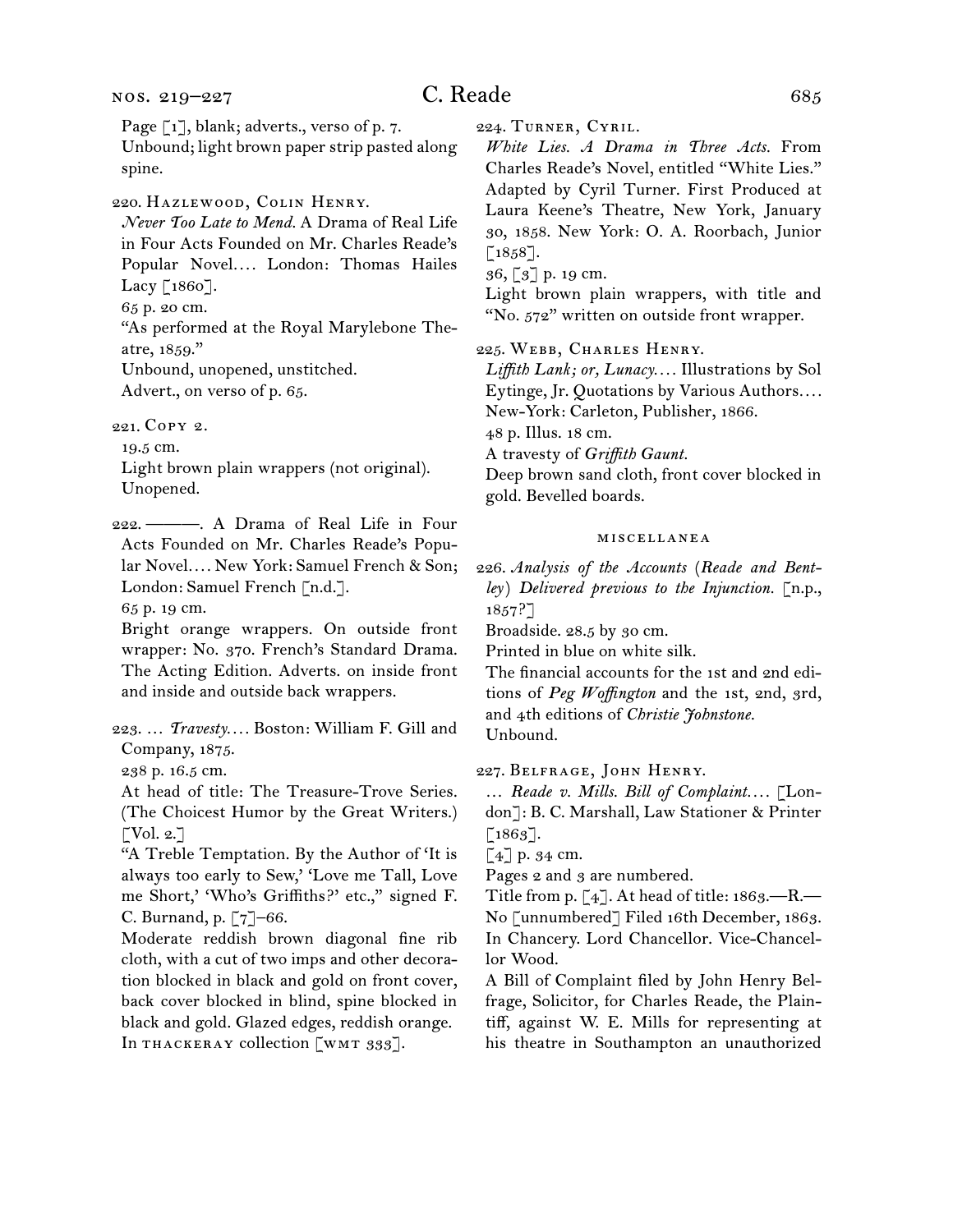version of a drama called "Never too Late to Mend."

First state, with the Defendant's given names indicated only by initials; with no number assigned to the document on p.  $\lceil 1 \rceil$  and  $\lceil 4 \rceil$ ; and with no printed "greeting" to the Defendant on p.  $\lceil 4 \rceil$ .

One of 25 copies printed, according to an invoice in the Parrish Collection.

Unbound.

228. Copy 2.

33.5 cm.

Second state, with the Defendant's name given in full: William Errington Mills; with the document assigned in ink on p.  $\lceil 1 \rceil$  and  $\lceil 4 \rceil$  the number 120; and with a printed "greeting" to the Defendant on p. [4].

One of 20 copies printed.

The capital letter A is inscribed in ink at head of p. [1]. Inscribed in ink on outer margin of p. [1]: This is the Bill marked A referred to in the affidavit of Thomas George King sworn before me this 18th day of December 1863 Ed. Coxwell a Commissioner &c.

Unbound.

229. *Charles Reade's Dramas. "It's Never Too Late to Mend" and "Drink."* Australian Press Opinions. [n.p., 1880.] [4] p. 28.5 cm.

Caption title.

230. [GROOM NAPIER, CHARLES OTTLEY.] *Works of H.R. and M.S.H. The Prince of Mantua and Montferrat, Prince of Ferrara, Nevers, Réthel, and Alençon* [pseud.]. With an Introduction, by the late Charles Reade, Esq., and M. Victor Hugo; Founded on the Writings of above one hundred Eminent Men, in Review of these Works; and A Preface, by the late Lord Brougham and Vaux. Illustrated. Third Edition. London: Dulau and Co., 1886.

1 prel. leaf, lxiv, [iii]–vi, [2], 479, 8, [1] p.; 2 prel. leaves, 304 p.; 1 prel. leaf, 174 p. Front., illus., plates, 2 col. folding plates. 22.5 cm.

Consists of: *The Book of Nature and The Book of Man,* with an undated t.p. (which precedes t.p. of the *Works*); *Miscellaneous Works … Contained in "Burlington House," a Magazine and Critic,* Vol. i, New Edition, London, 1886; and *The True Story of Emily Ulster. . . .* Abridged and Edited by Her Distant Kinsman, H.R. and M.S.H. The Prince of Mantua and Montferrat, (Hugh Graham.), A New Edition, London, 1886.

"Introduction to the Works of the Prince of Mantua and Montferrat," by Charles Reade, Esq., p. [vii]–liv; "Mr. Chas. Reade's Postscript on the Labours of the Prince of Mantua and Montferrat," p. [lv]-lx.

The Introduction includes commendatory comments by an astonishing array of distinguished people, including Dickens, Bulwer-Lytton, Anthony Trollope, Disraeli, and Thackeray, all of them patently spurious. The "saintly Charles Reade" (p. 1x) obviously had nothing to do with the book."

Moderate green diagonal fine rib cloth, front cover blocked in gold and black, back cover in blind, spine blocked in gold.

With a presentation inscription on t.p. from "Mrs. Bennet & Miss Linders Artists to The Prince of Mantua & Montferrat," dated 5 July 1895.

231. MABBETT & EDGE.

*Brompton Road, S.W. Particulars and Conditions of Sale of the Important and Valuable Freehold Property, Comprising Three commanding Shops and Dwelling Houses, Known as Nos. 142, 144 & 146, Brompton Road, All Let on short Leases to responsible Tenants at low Rentals, Producing £440 per Annum. Which Will be Offered for Sale by Auction, by Messrs. Mabbett & Edge At the Mart, Tokenhouse Yard, Bank of England, E.C., On Thursday, the 30th day of June, 1892, at One o'Clock Precisely* (*unless Previously Sold by Private Contract*)*. . . .* [n.p., 1892.]

[4] p. 44 cm.

The property was being offered by Charles Lis-

Unbound.